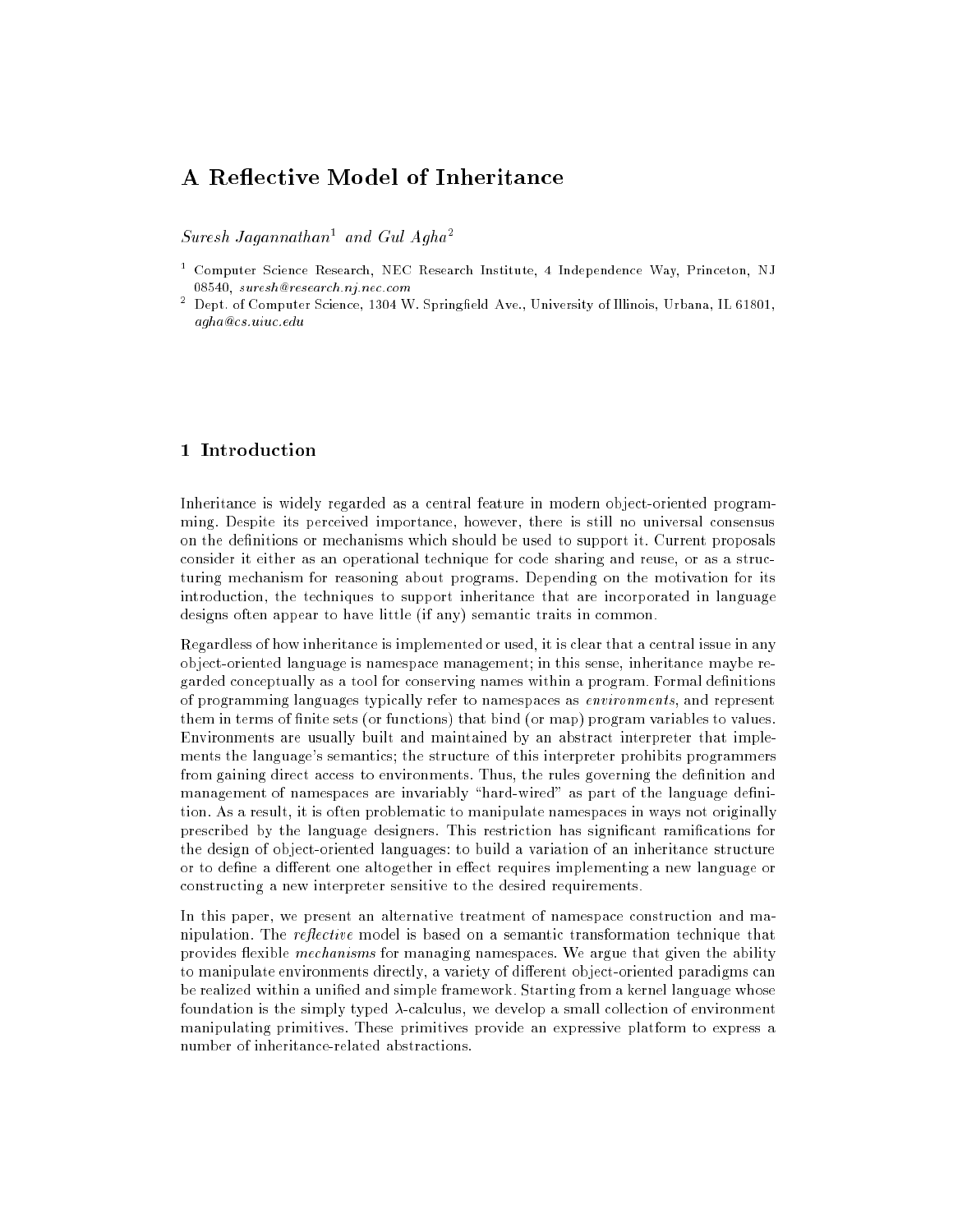Our model is distinguished from other efforts that provide a formal semantic treatment of inheritance and delegation[11, 19]. In these systems, objects are represented as records, with fixpoints and record composition used to realize late-binding. Our work generalizes this approach in some important respects. Most notably, we define specific linguistic mechanisms to express inheritance and delegation that are couched in terms of reflective operations over environments. In the presence of reflection, pseudo-variables such as " $su$ per" or " $self$ " are now interpreted as ordinary data objects. Message passing and method dispatch are simple function applications that evaluate relative to a user-generated environment. Inheritance is not a fundamental component in a reflective language. Its semantics is given in terms of composition and source-to-source transformation on environment manipulating operations.

While the bulk of the paper is confined to a foundational description of the model and its expressivity gains, we also address the question of developing `syntactic sugar' for abstractions which capture common inheritance strategies. We argue that inheritance and delegation paradigms can be succinctly described in terms of syntactic program transformations once a framework for managing environments is developed.

## 2 The Model

We can think of an environment as one piece of context or state information that is manipulated by the abstract interpreter (or virtual machine) that defines a language's semantics. In most languages, state information is hidden from the programmer. Thus, it is often not possible to write expressions that directly access and manipulate context information built during the evaluation of a program.

The model described here permits precisely this kind of functionality. The essence of the model revolves around two transformation operators. The first is a "reflective" operator that allows data objects to be treated as though they were binding environments. Any data structure that binds names to values (e.g., records, hash tables, association-lists, etc.) can be transformed into a scope within which other expressions can evaluate. In effect, reflection permits the dynamic construction and injection of new scopes into a program. An object which can be treated as a scope denes a binding environment.

The operational inverse of reflection is "reification". Just as record-like structures can be transformed into environments, environments can be captured and transformed into data objects. Thus, environments within this model have a well-defined concrete representation.

Figure 1 depicts the interaction between a language interpreter and the transformation operators described.

Given a way to explicitly manipulate environments, inheritance based abstractions are implemented in terms of creation, composition, and reication of environments. In this regard, the model differs from traditional class-based inheritance systems (e.g., Simula [12] or Smalltalk[13]) in several important respects. First, it provides a consistent semantics of all elements which comprise a given object; there are no specic rules governing the manipulation of elements that serve as instance variables and those that serve as methods.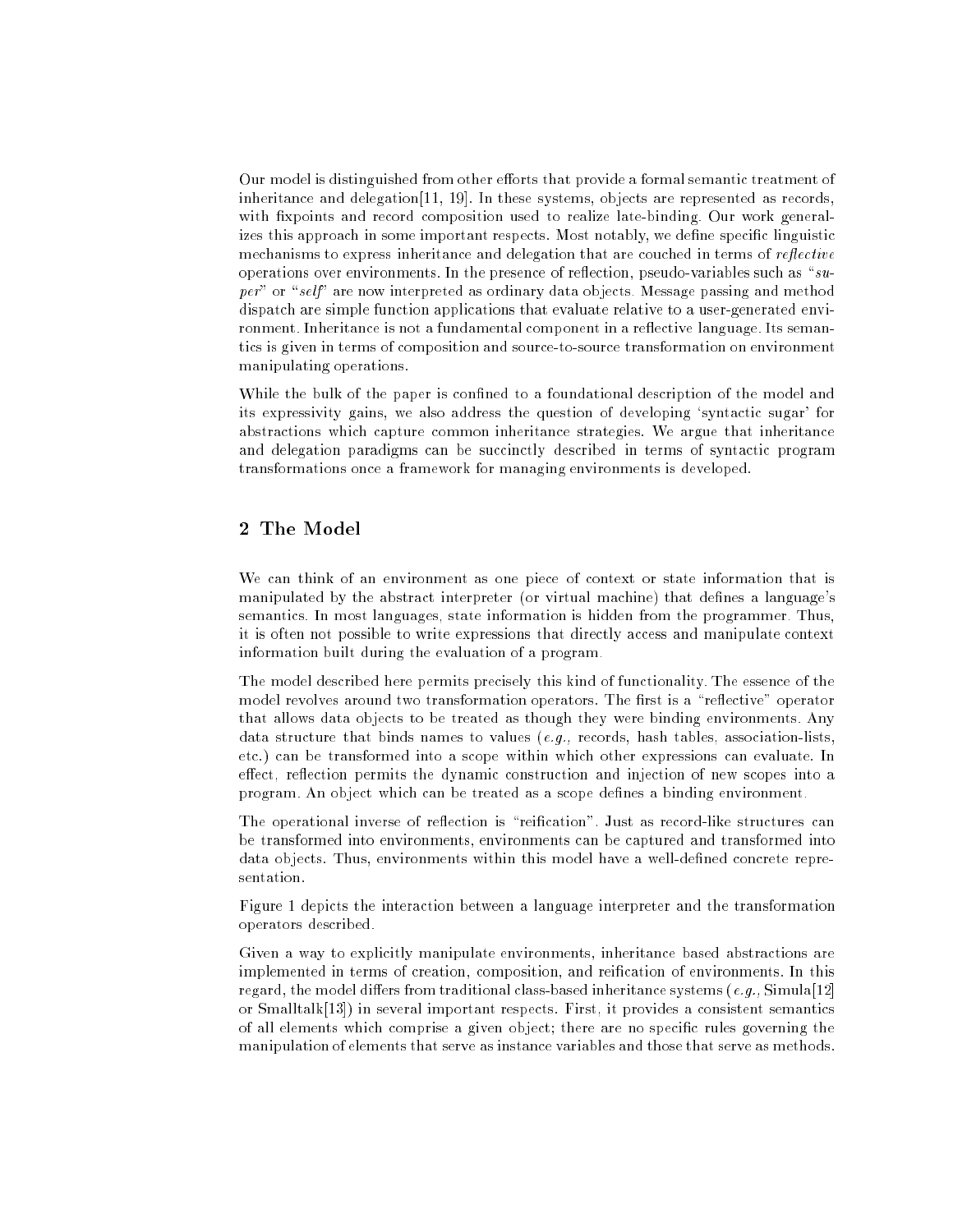

Second, and more importantly, the model imposes no specic policy on how an inheritance hierarchy should be constructed. Decisions regarding the structure of a class hierarchy, the notion of self or super, early or late binding of free variables occurring in class definitions, or the semantics of message passing are not built-in characteristics of languages built on this model. Inheritance is viewed as a programming method, not a fundamental property of a programming language.

The model is also distinguished from delegation based systems[22, 30] insofar as (a) objects are implemented in terms of ordinary function abstractions and data structures, (b) there is no <sup>a</sup> priori static structure for an object that indicates its parent in the delegation hierarchy, and (c) objects instantiated from classes can be freely intermixed with objects instantiated via delegation.

The next section describes a reflective kernel language. A series of applications relating the utility of the model to object-based paradigms is sketched Section 5. Simple syntactic sugar that abstracts the complexity of manipulating environments is presented in Section 6; different inheritance mechanisms can be specified succinctly given the macro facility described. Although comparisons to related work are provided throughout the paper, a summary is given in Section 7.

## 3 A Kernel Language

To make our discussion more concrete, we define a kernel language called  $\mathcal L$  that we will use in the examples developed in later sections. The non-reflective operators in  $\mathcal L$  form a strongly-typed, non-strict (*i.e.*, lazy), higher-order lexically-scoped functional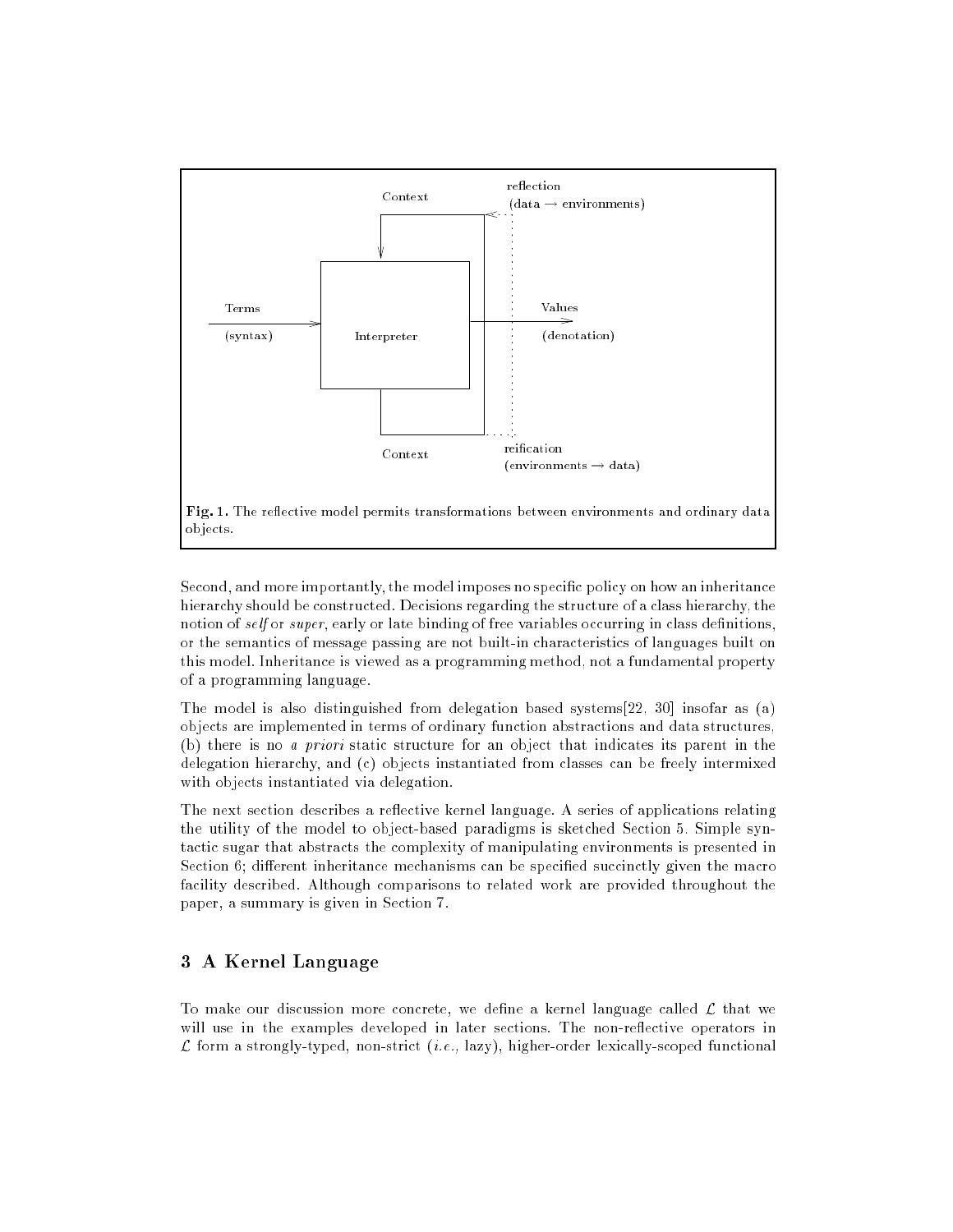language. While austere,  $\mathcal{L}$  provides all the essential ingredients necessary to building various inheritance protocols.

 $\mathcal{L}$ 's kernel term set is defined by the grammar given in figure 2. We use x to range over identifiers,  $s$  to range over strings,  $n$  to range over the natural numbers and  $b$  to range over Booleans. We describe the other constructs in the language below".

E  $::= x | n | s | b |$  $\cdot$   $\cdot$   $\cdot$   $\cdot$  $(\lambda (\{x^+ \mid x^+\}\) E)$   $(E \{E\}^*)$  $\texttt{letrec} \{ \{x\} \} = \mathbb{E} \}^\perp \text{ in } \mathbb{E}^\perp$  $E \rightarrow E; E \mid E \rightarrow E \mid$  $\exists x := \bot \}$  ii $\bot x \cup \bullet \bot \bot$ ( reflect E in E)  $|$  ( reify  ${E}$ )

We discuss the significance of the  $\dagger$  annotation on letrec- and  $\lambda$ -bound variables in Section 3.3, and the "!" (read "prompt") prefix in Section 3.3.

Abstractions are introduced using  $\lambda$  notation; conditionals are written using  $\rightarrow$ ; application is expressed by juxtaposition of the function being applied with its arguments. Recursion is expressed using letrec .

### 3.1 Records

Fig. 2. Grammar for L.

Records are non-strict finite associations of labels to values. The constituent expressions in a record are evaluated relative to the record's evaluation environment.

The value of a record field can be retrieved using the "." operator: if r is a record, then evaluating  $r.x$  returns the binding value of x as defined in  $r.$ 

We provide one other operation over records. Let  $r_1$  and  $r_2$  be two records and let  $Dom(r)$ be the set of names defined within record r. The join or composition of  $r_1$  and  $r_2$  (written  $\left(\bullet\ r_1\ r_2\right)$ ) is now defined as follows:

$$
(\bullet \ r_1 \ r_2).x = \begin{cases} r_2.x \text{ if } x \in \text{Dom}(r2) \\ r_1.x \text{ otherwise} \end{cases}
$$

Besides these basic syntactic forms, we introduce various syntactic extensions (or abbreviations) throughout the paper; these extensions are best thought of as macros that expand into elements of the base term set.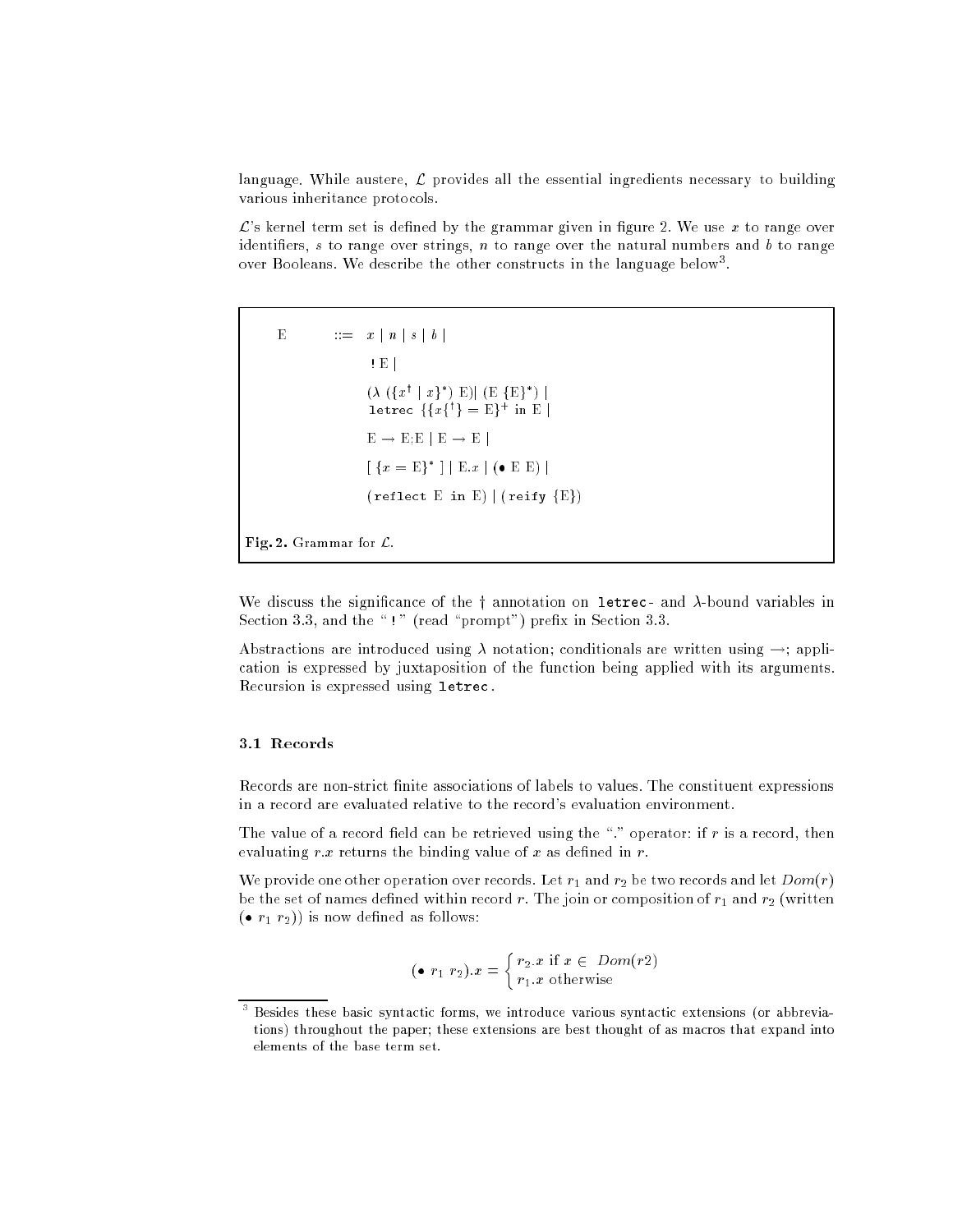Record objects are transformed into environments using the reflect operator. This operator permits record labels to be treated as program variables. Given an expression  $e_1$  that yields a record, we evaluate an expression  $e_2$  in the context of the bindings defined by  $e_1$  by writing:

(reflect  $e_1$  in  $e_2$ )

The record object r yielded by the evaluation of  $e_1$  is transformed into an environment that contains a binding for each label found in  $r$ . The binding value of a *potentially* free identifier found in the body of  $e_2$  not defined by this environment is resolved within the current evaluation environment. We give a precise definition for potential free variables in Fig. 3.

Since records are non-strict, the environment image of a record captured using reflect may consist of unevaluated (closed) bindings. Thus, expressions in  $e_2$  that access a binding B in r force the evaluation of the deferred expression associated with B's binding value.

The reflect operator is similar to the dot operator discussed by Gordon in [14] and to the let construct found in Pebble[6], a higher-order language that treats bindings as rst-class values.

The transformation of an environment into a data object is accomplished using the reify operator. In its most simple form, reify the form, and when evaluated in arguments, and when evaluated i returns a record containing a binding for each  $\dagger$ -suffixed variable found in its evaluation environment. Annotating a letrec- or  $\lambda$ -bound variable with a  $\dagger$  marks that variable as public insofar as its binding can be captured and exported using a reication operation. I nus, the result of evaluating the expression :

```
1et a' = 1,
    p = 2,\ldots (reiffy)
```
is a record binding <sup>a</sup> to <sup>1</sup> and <sup>b</sup> to <sup>2</sup> . The binding value of <sup>c</sup> is not captured by evaluating reify. Unlike other language definitions that permit the explicit capture of bindings or environments[1, 6], the semantics of reify permits selective capture of bindings found in its environment. This capability is crucial to maintain object encapsulation and information hiding.

```
let x_1 = e_1, x_2 = e_2, \ldots, x_n = e_n in E
```
is equivalent to:

 $((\lambda(x_1 x_2 \ldots x_n) E) e_1 e_2 \ldots e_n)$ 

 $^{\circ}$  The syntactic form: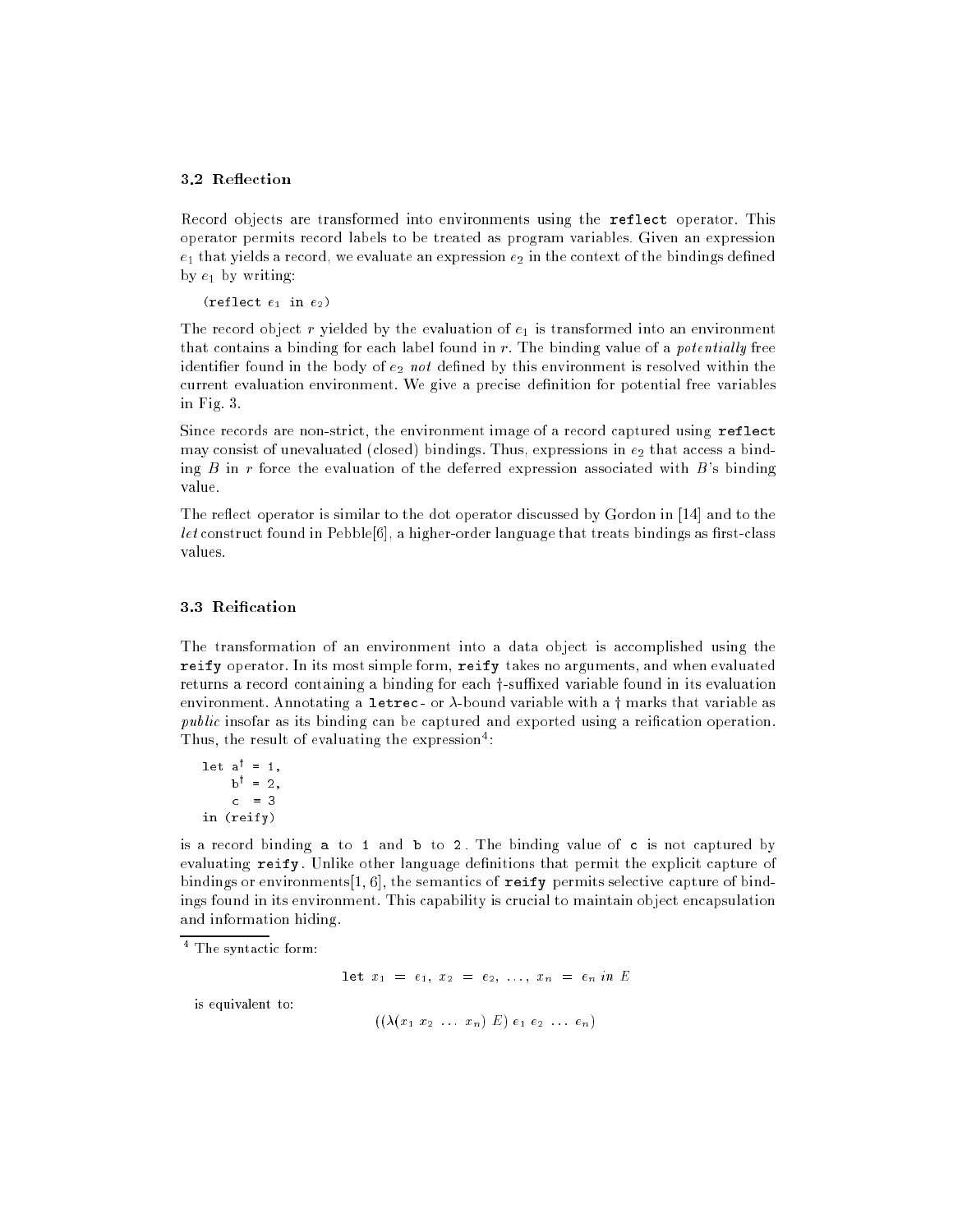Reify permits any local binding environment to be transformed into a module; the names visible at the interface of a reify -generated module are precisely the public bindings found within its evaluation environment.

Since the environment image of a record used as the argument to reflect never contains public bindings (record labels cannot be suffixed with  $\rightarrow$  ), reify is insensitive to the bindings injected by reflect . Thus,

(reflect E in (reify))  $\equiv$  (reify)

Reication of Closures. In its more general form, reify takes a single argument. This argument must evaluate to a closure. The value yielded by reify in this case is a record containing the binding values of all  $\dagger$ -suffixed potential free variables that occur in the body of the abstraction associated with the closure.

**Definition 1.** Let x and y range over identifiers and let E range over expressions. We define the notion of a potential free variable inductively as follows: (The abbreviation  $\mathscr X$  PF E" reads "x occurs potentially free in  $E$ .")

 $- x$   $\mu x$  $-x$  PF  $(E_1 E_2)$  if x PF  $E_1$  and x PF  $E_2$ .  $- x \, PF\left(\lambda\left(y_1^+\right) E\right)$  if  $x \neq y_1$  and  $x \, PF\, E$ . - x PF letrec  $y^{\dagger}$  =  $E_1$  in  $E_2$  if x PF  $E_1$  or  $x \neq y$  and x PF  $E_2$ . { <sup>x</sup> PF [x1 <sup>=</sup> E1 , x2 <sup>=</sup> E2 , : : : , xn <sup>=</sup> En] if it occurs potentially free in any of the Ei ,  $1 \leq i \leq n$ .  $- x$  PF  $E_1,y$  if x PF  $E_1$ .  $-x$  PF ( $\bullet$   $E_1$   $E_2$ ) if x PF  $E_1$  or x PF  $E_2$ .  $= x$  PF (reflect  $E_1$  in  $E_2$ ) if x PF  $E_1$  or x PF  $E_2$ .  $- x PF$  (reify E) if  $x PFE$ .  $- x \, PF \, E_1 \rightarrow E_2; E_3 \text{ if } x \, PF \, E_i, 1 \leq i \leq 3.$ Fig. 3. Denition of potential free variables in L. This denition is weaker than the denition of free variables found in e.g., the  $\lambda$ -calculus. If x is free in E, then x is a bound variable in  $(\lambda)$ 

 $(x)$  E); on the other hand, this need not be the case if x were potentially free in E. Suppose E is of the form (reflect  $E_1$  in x). If  $E_1$  defines a field for x, then x will not be a bound variable in  $(\lambda(x) E)$  since its binding value is determined from the record object denoted by  $E_1$ .

Thus, evaluating the expression:

```
letrec x' = 1
        f = (\lambda \ (y) \ (reflect y in x))in (reify f)
```
yields the record  $[x = 1]$ .

The only construct in  $\mathcal L$  that manipulates binding environments implicitly is function abstraction: a lexical closure contains an environment that binds each free variable occurring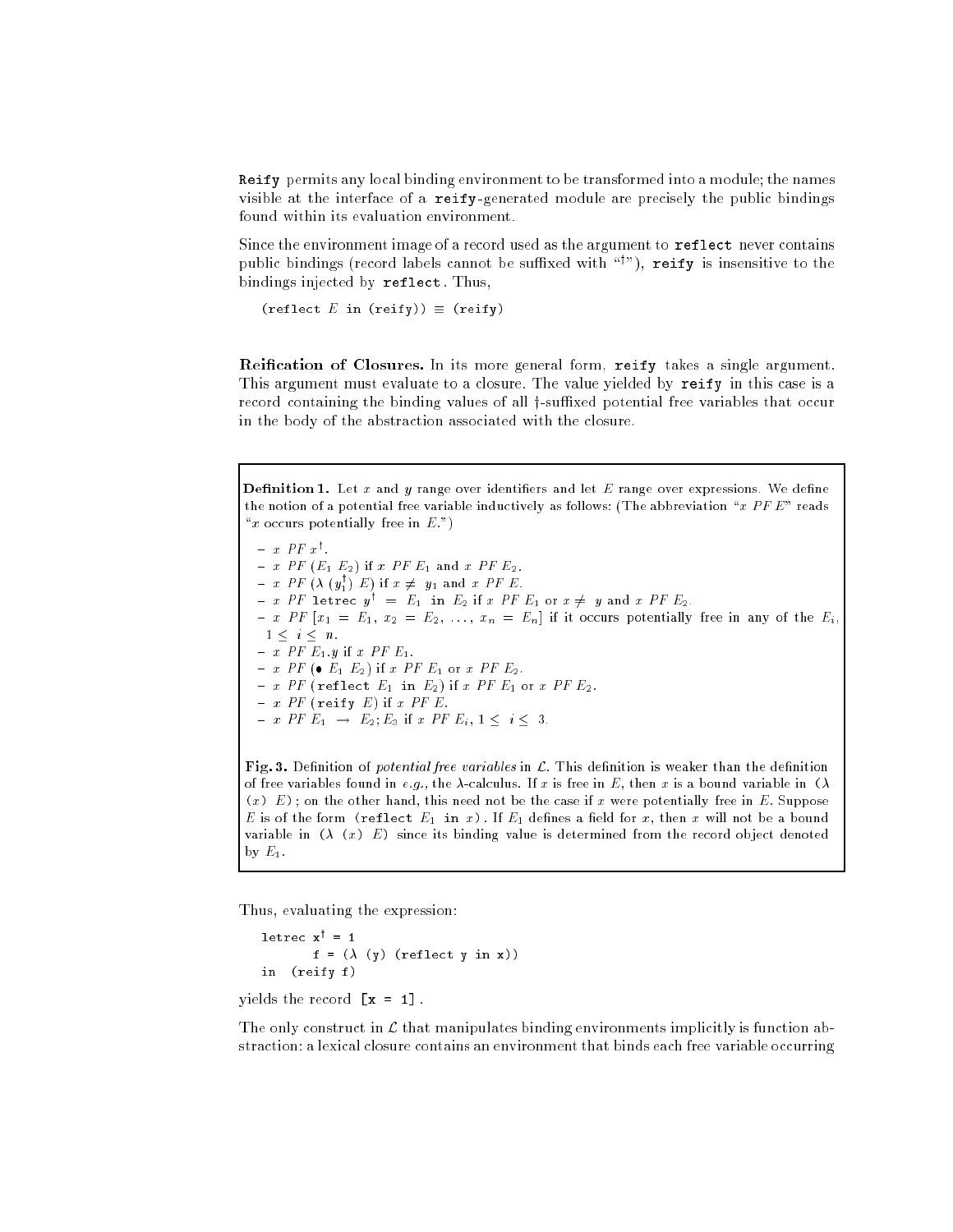in the body of the abstraction to its binding value in the function's lexical environment. The general form of reify permits certain elements of this environment to be accessed and manipulated freely.

Prompts. The visible scope within which a reication operation evaluates is delimited using a prompt facility. Any expression,  $E$ , may be prefixed by a prompt (written "!"). All public variables found in the lexical environment outside of the contour specied by the prompt are hidden from any reification subexpression of  $E$ . Thus, assuming primitive operations  $(e.g., +, -, *)$  are not public, evaluating the expression,

```
1et a' = 1
\cdotslet b' = 2,
           c
y
= (+ a 10)
      in let d = (\lambda (f) (- ( * f (+ b c)) a))\ldots (reifing \ldots
```
yields (when fully evaluated):

[ <sup>b</sup> <sup>=</sup> 2, <sup>c</sup> <sup>=</sup> <sup>11</sup> ]

The binding value of a is not captured in the record representation of d's closure because of the prompt prefixing the inner let.

## **4 Formal Semantics**

The semantics of  $\mathcal L$  is given in terms of a set of Plotkin-style rewrite rules [25]. The semantics of reflection is captured in three rules that manipulate environments. Applications augment the current evaluation environment with a binding for the  $\lambda$ -bound variable defined by the abstraction; prompts remove bindings from an evaluation environment; public variables project bindings outside the environment in which they were defined. The semantics of expression evaluation is given relative to these three categories; each category is represented as a binding environment:

### Definition 2.

- $-$  The special symbol undef is a value.
- $=$  Constants (e.g., integers, Booleans, and strings) are values.
- $=$  A *closure* is a value. A closure is a pair  $(<\rho^{\,\alpha},\rho^{\,\alpha},\rho^{\,\alpha}>,\epsilon)$  that associates an expression e with the binding environment triple used to evaluate it. Closures are used to specify the semantics of non-strictness and abstraction.
- $-$  A binding environment is a value.

Fig. 4. Denition of value in L.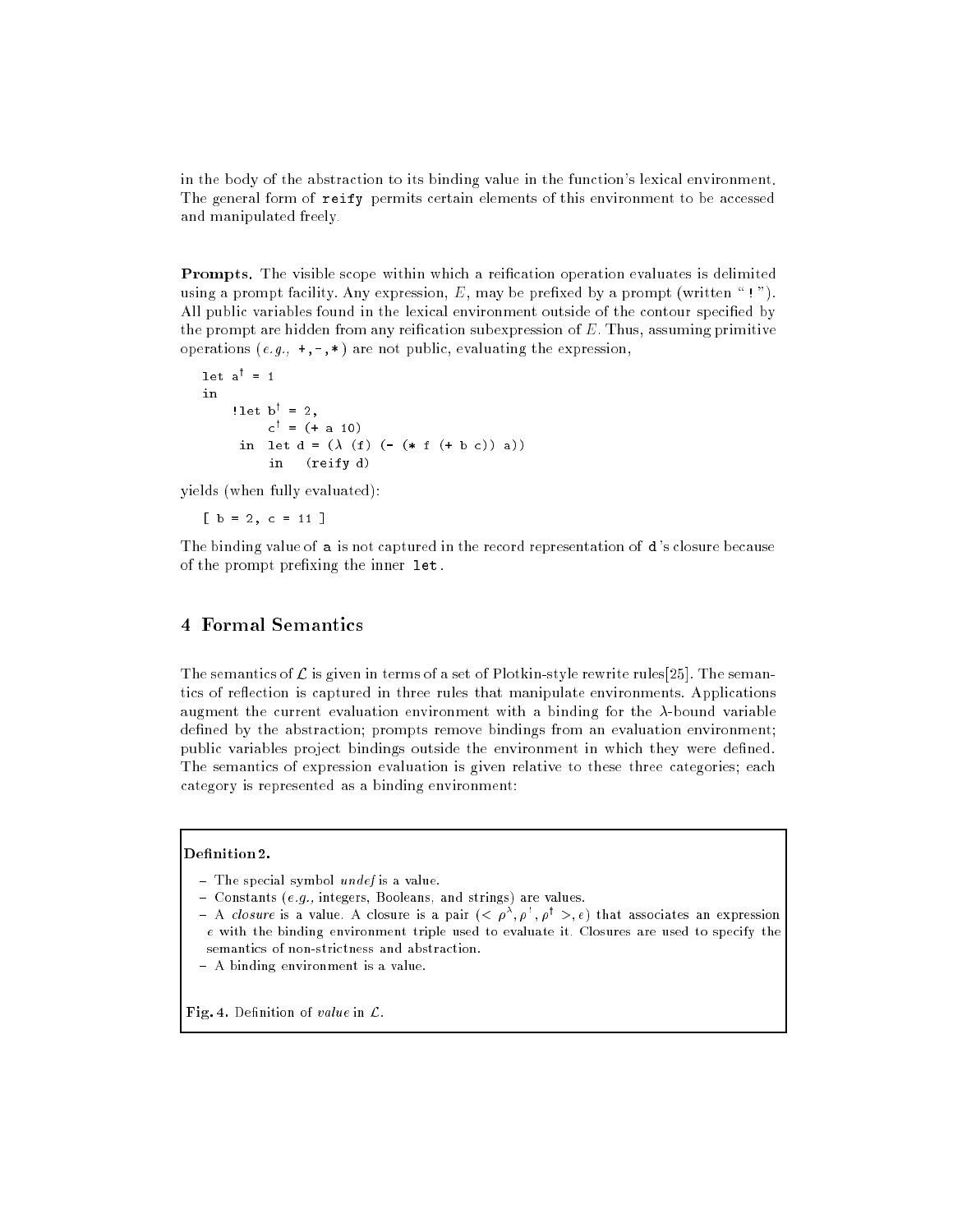- $\bullet$   $\rho^{\alpha}$  defines the binding environment used to evaluate non-reflective operations (*i.e.,* abstraction, application, letrec, conditionals, records, etc.)
- $\bullet$   $\rho^{\scriptscriptstyle +}$  defines the binding environment used to evaluate prompts.
- $\bullet$   $\rho$  defines the binding environment used to evaluate reify expressions.

The empty binding environment  $\rho_{\perp}$  maps its input to the special symbol undef. The domain of a binding environment  $\rho$ , written  $Dom(\rho)$ , is a set of identifiers such that  $\forall x \in Dom(\rho), \rho(x) \neq undef.$ 

In general, we shall use the notation:

$$
\rho[x_1 \mapsto v_1, x_2 \mapsto v_2, \ldots, x_k \mapsto v_k]
$$

to indicate the environment that maps  $x_i$  to  $v_i$ ,  $i = 1, 2, \ldots, k$  and any other identifier y to  $\rho(y)$ . Similarly, we write  $\rho|\rho|$  to indicate the binding environment yielded by composing  $\rho$  with  $\rho$  ; a binding for variable  $x$  found in  $\rho$  -supersedes its binding value in  $\rho$  provided that  $x \in Dom(\rho')$ .

To express the fact that expression  $e$  evaluates (or "reduces") to expression  $e^{\epsilon}$  with respect to  $\rho^{\ldots}, \rho^{\ldots}$  , and  $\rho^{\ldots}$  , we write:

$$
\rho^{\lambda}, \rho^{\dagger}, \rho^{\dagger} \ \vdash \ e \Longrightarrow \ e'
$$

We omit the rules for conditionals, record selection and composition; their definitions are standard. The definition of letrec follows from the definition of application and the assumption of a least fixpoint operator $[4]$ ; its definition is omitted as well.

(Constants)

$$
\rho^\lambda, \rho^+, \rho^\dagger \ \vdash \ v \implies v
$$

(Identiers)

$$
\rho^{\lambda}(x) = (\langle \rho_i^{\lambda}, \rho_i^{\dagger}, \rho_i^{\dagger} \rangle, e)
$$
  

$$
\rho_i^{\lambda}, \rho_i^{\dagger}, \rho_i^{\dagger} \vdash e \implies v
$$
  

$$
\rho^{\lambda}, \rho^{\dagger}, \rho^{\dagger} \vdash x \implies v
$$

Since  $\mathcal L$  is a non-strict language, the binding values of identifiers are always closures. Closures are dereferenced only when the value of an identifier is required.

(Record Introduction)

$$
\rho^{\lambda}, \rho^{\perp}, \rho^{\dagger} \vdash [x = e] \Longrightarrow \rho_{\perp}[x \mapsto (\langle \rho^{\lambda}, \rho^{\perp}, \rho^{\dagger} \rangle, e)]
$$

Records themselves are defined in terms of a binding environment in which its constituent expressions are closed within the current evaluation environment.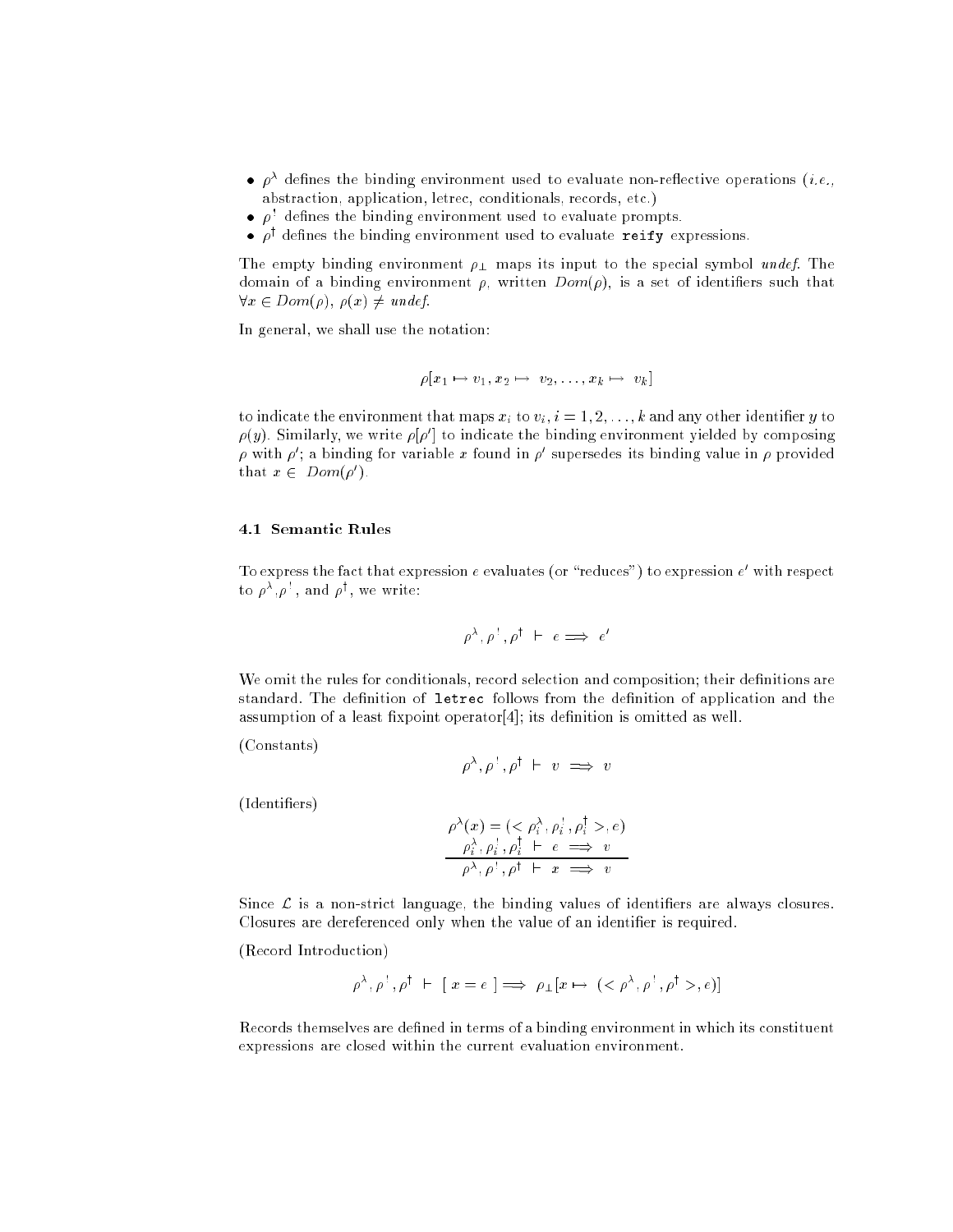(Abstraction)

$$
\rho^{\lambda}, \rho^{\perp}, \rho^{\dagger} \vdash (\lambda(x) e) \implies (\langle \rho^{\lambda}, \rho^{\perp}, \rho^{\dagger} \rangle, (\lambda(x) e))
$$

(Application)

$$
\rho^{\lambda}, \rho^{\perp}, \rho^{\dagger} \vdash e_1 \implies (\langle \rho^{\lambda}_{\alpha}, \rho^{\perp}_{\alpha}, \rho^{\dagger}_{\alpha} \rangle, (\lambda(x) e))
$$
  
\n
$$
\rho = \rho_{\perp}[x \mapsto (\langle \rho^{\lambda}, \rho^{\perp}, \rho^{\dagger} \rangle, e_2)]
$$
  
\n
$$
\rho^{\lambda}_{\alpha}[\rho], \rho^{\perp}_{\alpha}[\rho], \rho^{\dagger}_{\alpha} \vdash e \implies v
$$
  
\n
$$
\rho^{\lambda}, \rho^{\perp}, \rho^{\dagger} \vdash (e_1 e_2) \implies v
$$

$$
\rho^{\lambda}, \rho^{\perp}, \rho^{\dagger} \ \vdash \ e_1 \implies (\langle \rho^{\lambda}_{a}, \rho^{\perp}_{a}, \rho^{\dagger}_{a} \rangle, (\lambda \ (x^{\dagger}) \ e))
$$
\n
$$
\rho = \rho_{\perp} [x \mapsto (\langle \rho^{\lambda}, \rho^{\perp}, \rho^{\dagger} \rangle, e_2)]
$$
\n
$$
\rho^{\lambda}_{a} [\rho], \rho^{\perp}_{a} [\rho], \rho^{\dagger}_{a} [\rho] \vdash e \implies v
$$
\n
$$
\rho^{\lambda}, \rho^{\perp}, \rho^{\dagger} \ \vdash \ (e_1 \ e_2) \implies v
$$

Abstractions evaluate to closures in which the binding environment component is the current evaluation environment and the expression component is the  $\lambda$  phrase. Application of an abstraction involves constructing a closure for the argument (thereby delaying its evaluation), and evaluating the body of the abstraction in an environment in which the  $\lambda$ -bound variable of the abstraction is bound to the argument closure.

(Prompt)

$$
\frac{\rho^{\lambda}, \rho_{\perp}, \rho_{\perp} \vdash e \Longrightarrow v}{\rho^{\lambda}, \rho^{\perp}, \rho^{\dagger} \vdash \bot e \Longrightarrow v}
$$

A prompt expression,  $!e$ , causes  $e$  to evaluate relative to fresh prompt and public binding environments. Thus, bindings found "outside" the prompt are invisible to any reflect and reify sub-expressions of  $e$ .

(Reflection)

$$
x_1, x_2, \dots, x_n \text{ potentially free in } e_2
$$
\n
$$
\rho^{\lambda}, \rho^{\dagger}, \rho^{\dagger} \vdash e_1 \Longrightarrow \rho
$$
\n
$$
\rho_r(x) = \begin{cases} \rho(x) & \text{if } x = x_1, x_2, \dots, x_n \\ \text{under } \text{otherwise} \end{cases}
$$
\n
$$
\rho^{\lambda}[\rho_r], \rho^{\dagger}[\rho_r], \rho^{\dagger} \vdash e_2 \Longrightarrow v
$$
\n
$$
\rho^{\lambda}, \rho^{\dagger}, \rho^{\dagger} \vdash (\text{reflect } e_1 \text{ in } e_2) \Longrightarrow v
$$

 $(Reification - Simple)$ 

$$
\rho^\lambda, \rho^!, \rho^\dagger \;\vdash\; (\mathtt{reify}) \;\Longrightarrow\; \rho^\dagger
$$

(Reification - General)

$$
\rho^{\lambda}, \rho^{!}, \rho^{\dagger} \vdash e \implies (\langle \rho_f^{\lambda}, \rho_f^{!}, \rho_f^{\dagger} \rangle, (\lambda(x) e_b))
$$
  

$$
x_1, x_2, \dots, x_n \text{ potentially free in } (\lambda(x) e_b)
$$
  

$$
\rho_r(x) = \begin{cases} \rho_f^{\dagger}(x) & \text{if } x = x_1, x_2, \dots, x_n \\ \text{under otherwise} \end{cases}
$$
  

$$
\rho^{\lambda}, \rho^{!}, \rho^{\dagger} \vdash (\text{reify } e) \implies \rho_r
$$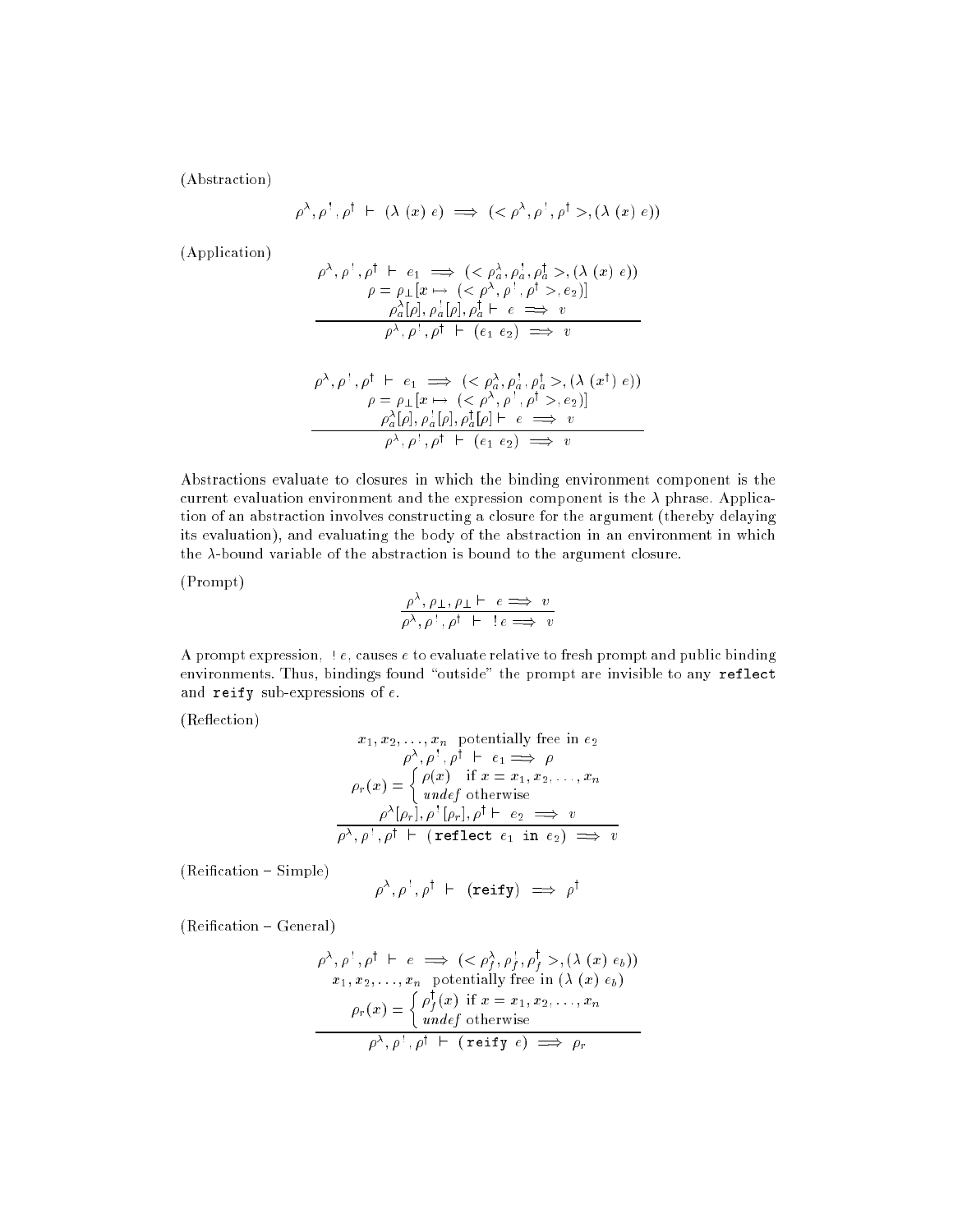## 5 Applications

It is widely agreed that central themes in object-based programming are issues of code reusability and name overloading. Class-based inheritance[12, 13, 21], delegation[22, 29, 30], and subtyping[8] are among competing proposals that address these issues.

Code reusability and name overloading techniques are expressible given a mechanism that permits the free capture and projection of environments. An object  $O$  that is to reuse names or methods defined by O' needs to access the environment within which O' evaluates. Reification implements this capture operation; reflection provides the capability to use captured environments to evaluate other expressions.

### 5.1 Building Prototype Ob jects

Ob ject Generators. As a rst example, we discuss the utility of environment-based reflection in building modified versions of existing generators or modules. In the context of a reflective programming model, records are properly viewed as objects, and recordyielding abstractions are regarded as object generators.

Consider the simple problem of implementing a stack object; we might choose to structure such an implementation thus:

```
StackGen = let make rep = (lambda (args) return a representation),
                  overflow the set of the set \alpha is the state over \alphain (\lambda)(size)let Rep = (make rep args),
                            top = top of stack counter
                       in [ Push = (\lambda (elt) \ldots),
                              Pop= (\lambda \quad () \quad ... ) ]
```
StackGen is an object generator; when applied, it returns a new stack instance:

MyStack <sup>=</sup> (StackGen MySize)

.)

A stack instance is a record containing operations allowable on stacks; these operations are closed over the overflow exception handler and make rep. By making various letbound identifiers public, **Stack** can be transformed into a prototype object generator:

```
let make_rep' = (lambda (args) return a representation),
    overflow' = (lambda (rep) handle stack overflow)
in (\lambda \text{ (size)}.
.
```
To define a new kind of stack that uses the same representation as StackGen objects but which implements different Push and Pop operations, we write:

```
let NewStack = (\lambda (ProtoTypeStack)
                     (reflect (reify ProtoTypeStack) in
                         (\lambda)(size)let my rep = (make rep args),
                                   top = top of stack counter
```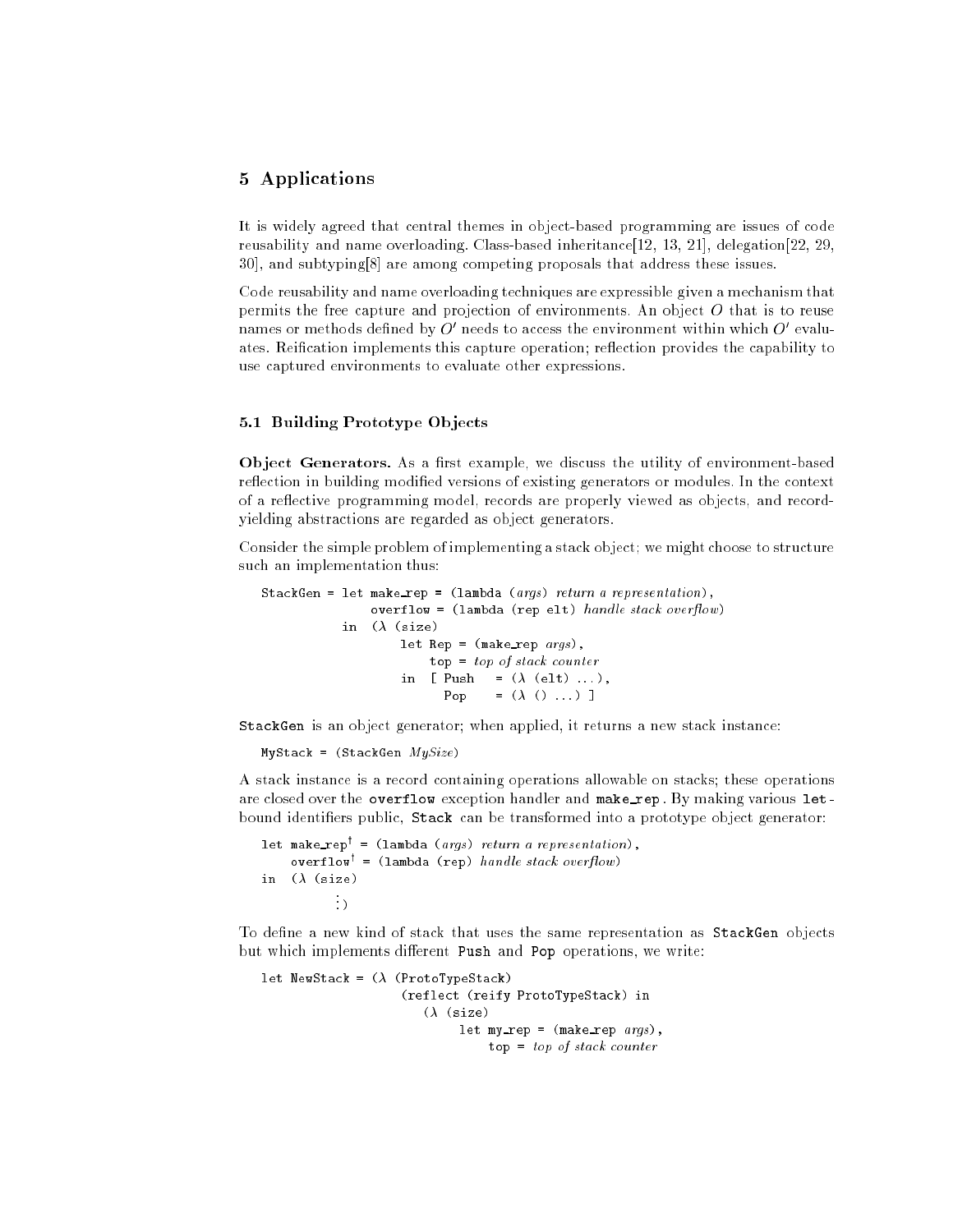in [ Push =  $(\lambda \) \ldots)$ , Pop =  $(\lambda \space ( \space ) \space ... \space ) \space 1))$ 

in (NewStack StackGen)

Free references to make rep and overflow that occur within the body of the reflect expression refer to their binding values in StackGen 's closure; if NewStack is not closed over a particular binding which happens to be referenced within the body, the binding value is determined from the current evaluation environment.

Thus, suppose the Push operation defined by NewStack refers to overflow. The value of overflow is the closure density in StackGen . In other words, instances of StackGen and StackGen own the stack the same state overflow is a default of the state of any default handler for any stack. To define a specialized handler local to NewStack, the generator is restructured:

```
let NewStack = (\lambda (ProtoTypeStack)
                          (reflect (reify ProtoTypeStack) in
                            (\lambda)(size)let my rep = (make rep args),
                                        top = top of stack,
                                        overflow<sup>t</sup> = (\lambda (rep) new stack overflow handler)
                                    in [ Push = (\lambda \) \ldots),
                                           Pop = (\lambda \cdot ( ) \dots ) ]))
```

```
in (NewStack StackGen)
```
The specialized version of overflow defined by NewStack may refer to the prototype definition. Moreover, if it is declared as public, and occurs free in the definition of Push, it becomes available to any object which is instantiated using the environment captured by Push 's closure. For example, if the abstraction returned by the above expression is called NewStackGen , evaluating:

```
let MyNewStack = (NewStackGen size)
in (reify MyNewStack.Push)
```
returns a record containing the bindings of all public variables that occur free in Push 's closure.

Reification permits the expression of *dynamic inheritance* [9]. A system that supports dynamic inheritance allows new methods to be incorporated into the object hierarchy dynamically. If the definition of the overflow exception handler defined in StackGen was changed", modified stack implementations that use this procedure as the default exception handler would see the change.

One limitation in this formulation is its inability to permit general delegation of operations to different objects. Modifications of a stack generator have access only to the public free variables referenced by the generator. Thus, if StackGen defined a Print operation, in addition to Push and Pop, NewStackGen would have access to Print's free variables, but not to the procedure itself. In order for a print operation to work over instances of News telestical it must be demitted the record within the record recording to complete the resolution of issue of delegation of operations across objects (rather than object generators) in the following section.

 $^{\circ}$  We haven't provided mutation operators in the kernel language, but a semantics that supports references and stores is straightforward to incorporate[17 ].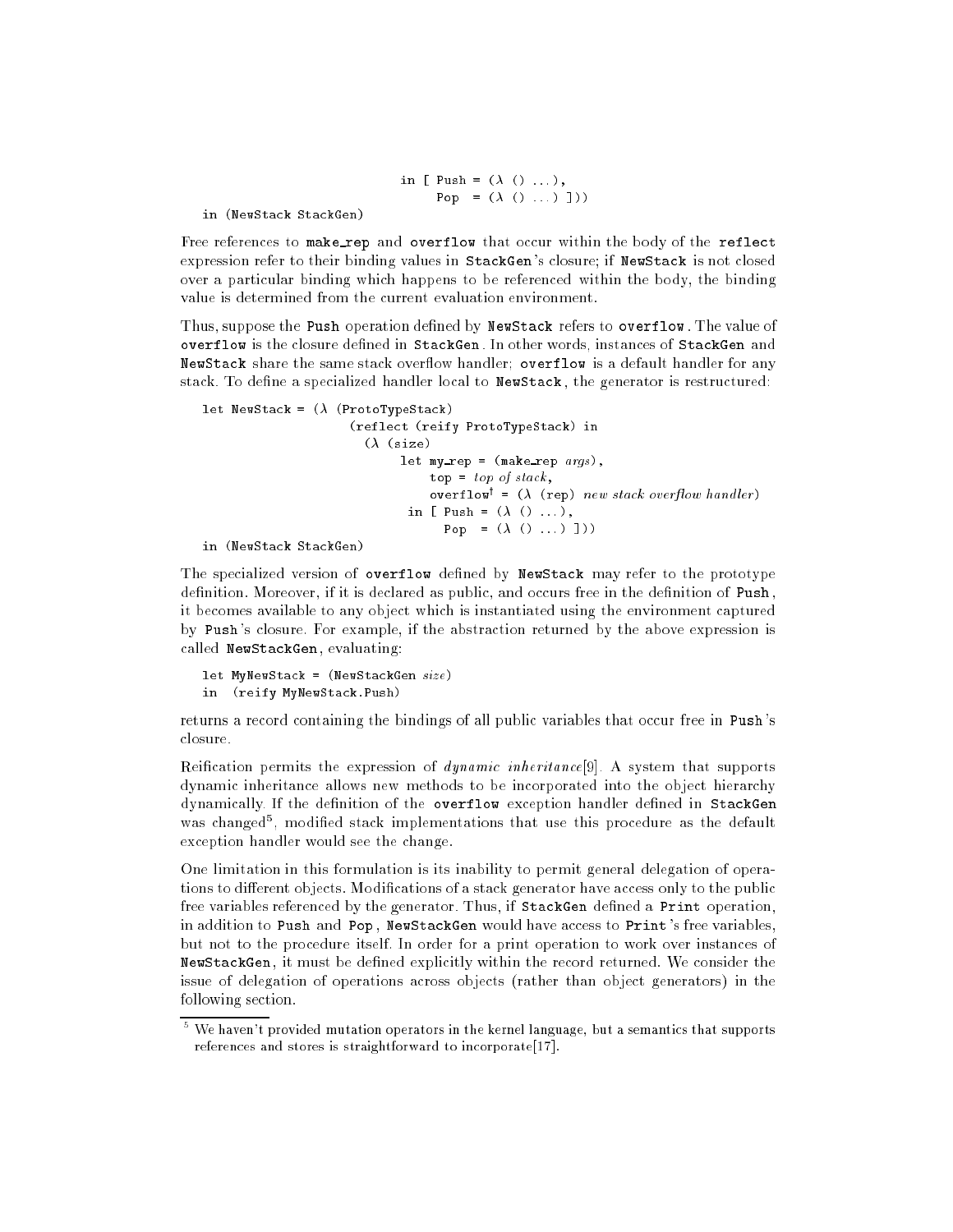Critics might argue that building modified versions of object generators is possible even in the absence of reification and environment-based reflection. Consider two possible alternatives. First, rather than using  $\text{reify}$  to capture the public bindings defined by a prototype object generator, we could structure our program such that all related versions of an abstraction (e.g., StackGen and NewStack) reside in the same lexical context. This obviates the need to explicitly package and unpackage bindings via reflect and reify . The approach has the significant limitation, however, of requiring the original prototype environment be altered whenever a new modication needs to be reevaluated. Modularity is signicantly reduced as a result.

Another non-reflective solution is possible in a language with record objects and a Pascalstyle "with" operation. All public bindings found in a generator's closure are packaged as part of the record object returned. The reflect operation is subsumed by a "with" expression. This formulation also has some significant drawbacks however. If there exist several prototype objects defined in the same lexical context that share common operations, they must all duplicate these operations as part of their record representation. For example, a stack and a tree object defined in the same context may both share common print and exception handlers. To ensure that modified versions of these objects have access to these operations, instances of stacks and trees must both explicitly define bindings for these operations. If new exception routines are added to StackGen , for example, all object generators derived from StackGen must in turn be altered to reflect the availability of this new procedure.

Delegating Operations to Ob jects. In the previous section, we dened modied versions of object generators. This was possible because closure-based reication permits abstractions to share free variable bindings even if they do not exist in the same scope. The natural extension of this approach would be to permit an instance of one object to delegate operations to instances of other objects. Given this functionality, instances of an object may have different behaviors based on how they choose to delegate operations.

To illustrate, consider the familiar problem of specifying geometric objects. A box object consists of <sup>x</sup> and <sup>y</sup> coordinates, a length , a width , and depth , a procedure to move boxes from one coordinate to another, and a print routine to print box objects on a grid of some dimension. The outline of a simple box generator is as follows:

```
letrec MakeBox = (\lambda (x<sup>1</sup> y<sup>1</sup> length<sup>1</sup> width<sup>1</sup> depth<sup>1</sup>)
                                   [ move = (\lambda \text{ (dx dy)})(MakeBox (+ x dx) (+ y dy)
                                                                      length width depth)
                                      print = (\lambda \) print box using grid coordinates) ]
          gridy
= shape of grid on which boxes are printed
```
By making the initial shape of a box public, instantiations of other kinds of boxes (with possibly different behaviors) can be generated from any instance of a simple box. A new instance of a box is created by evaluating:  $MyBox = (MakeBox arguments)$ .

Suppose we also now define a specialized kind of box called a colored box. A colored box, in addition to containing box shape information, also contains a color method that maps coordinates to distinct colors, and a redened print method sensitive to colored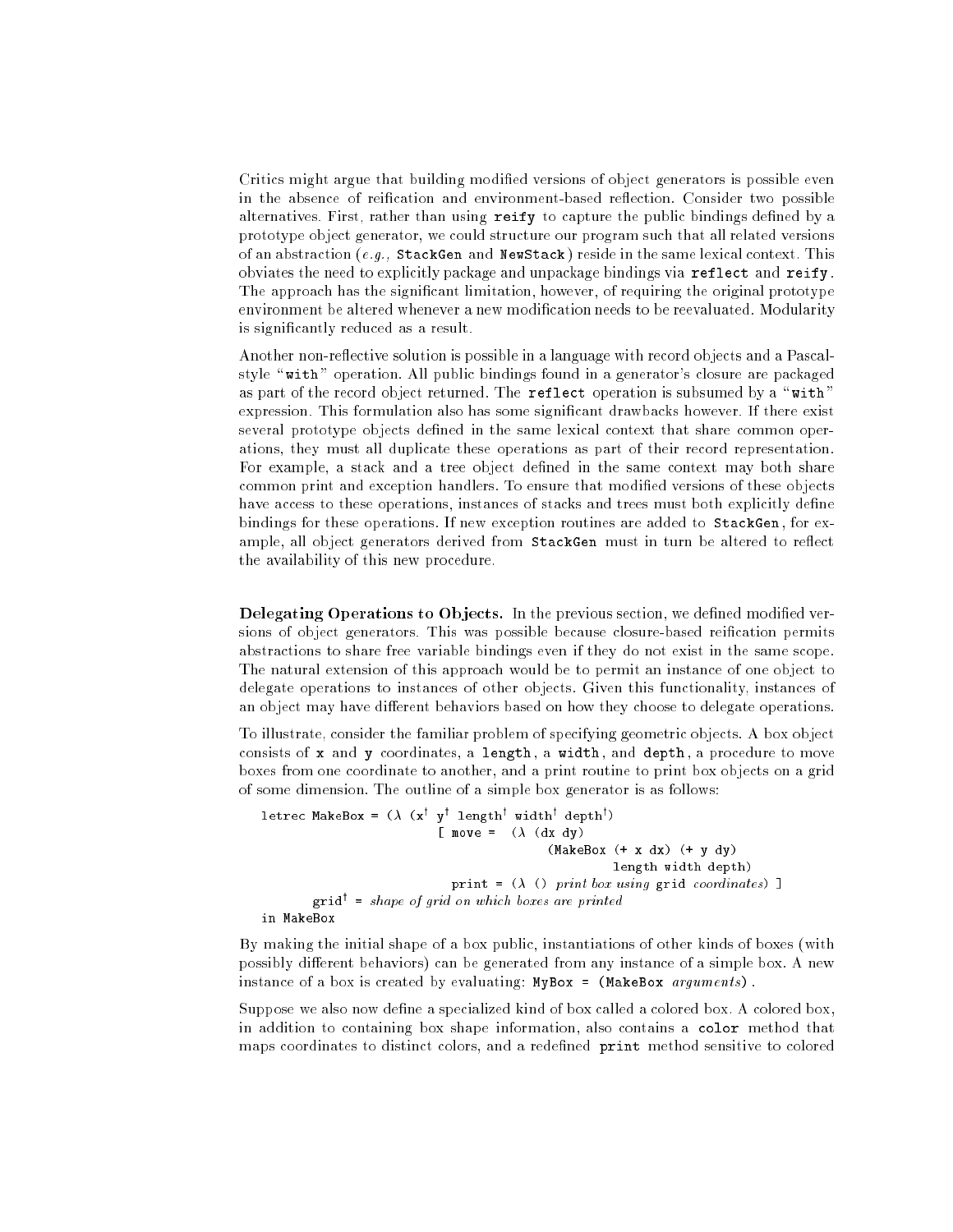boxes. Given the existence of a box object  $P$ , we wish to avoid respecifying the initial coordinates and the move method when creating a new instance of a colored box; instead, we would like to treat  $P$  as a prototype object upon which colored boxes can be defined. Color box instances delegate requests for moving colored boxes and determining current coordinates to  $P$ ; in other words, the operation of moving colored boxes is delegated to ordinary box objects. We define one implementation of a color box below:

```
(\lambda \text{ (box color)}(e \text{ hav})\sim\mathbf{p} prints are \mathbf{p} and \mathbf{p} are \mathbf{p} box. \mathbf{p}in (\lambda) ( ) new print routine that references grid))])
in MakeColorBox
```
To create an instance of a color box parameterized from MyBox , we write:

my color = = (make color move in initial color)

Free references to shape information (e.g.,  $x - y$  coordinates, length, etc.) in the print method found in MyColorBox are resolved relative to their definition in MyBox. The new print method also has access to the public variables (e.g., grid) that occur free in  $MyBox$  's print method. Thus, the color  $print$  method is a modified implementation of the print method defined for a simple box. The record returned by MakeColorBox also contains a binding for move ; both boxes and color boxes share this method. MyBox 's print method is shadowed by MakeColorBox 's denition.

Reication contributes to a programming methodology that is the operational inverse of ordinary function abstraction: abstraction parameterizes an expression over a set of presumably different inputs; reification parameterizes a set of inputs over presumably different expressions. In the above example, the input coordinates for MyBox are used in the definition of MyColorBox  $-$  the same arguments are used to construct two different abstractions.

Unlike the implementation of stacks in which all modified implementations define their own methods, boxes and color boxes share individual methods. MakeBox could also be treated as an object generator:

```
(reflect (reify MakeBox) in
    \texttt{letrec} NewBoxGen = (\lambda (x' y' \texttt{length}^+ width' depth')
                                            \lceil \mod = (\lambda \mod x \mod y) \ldots \rceil,print = (\lambda \cdot ( ) \dots ) ])
     in NewBoxGen)
```
NewBoxGen is bound to an abstraction that acts as another box generator. The record returned by applying NewBoxGen contains procedures that are closed over the public free variables defined by MakeBox. Free references to grid that occur in print, for example, get resolved based on grid's definition in MakeBox.

The advantages of using reification and reflection in this example are similar to those in our earlier definition of a stack. We could have chosen to avoid reifying over closures by explicitly packaging all shape information into the object returned by applying MakeBox. If the methods defined by MakeBox refer to other public free variables in their body (e.g., coordinate boundaries, exception handlers, transcendental operators, etc.), however, their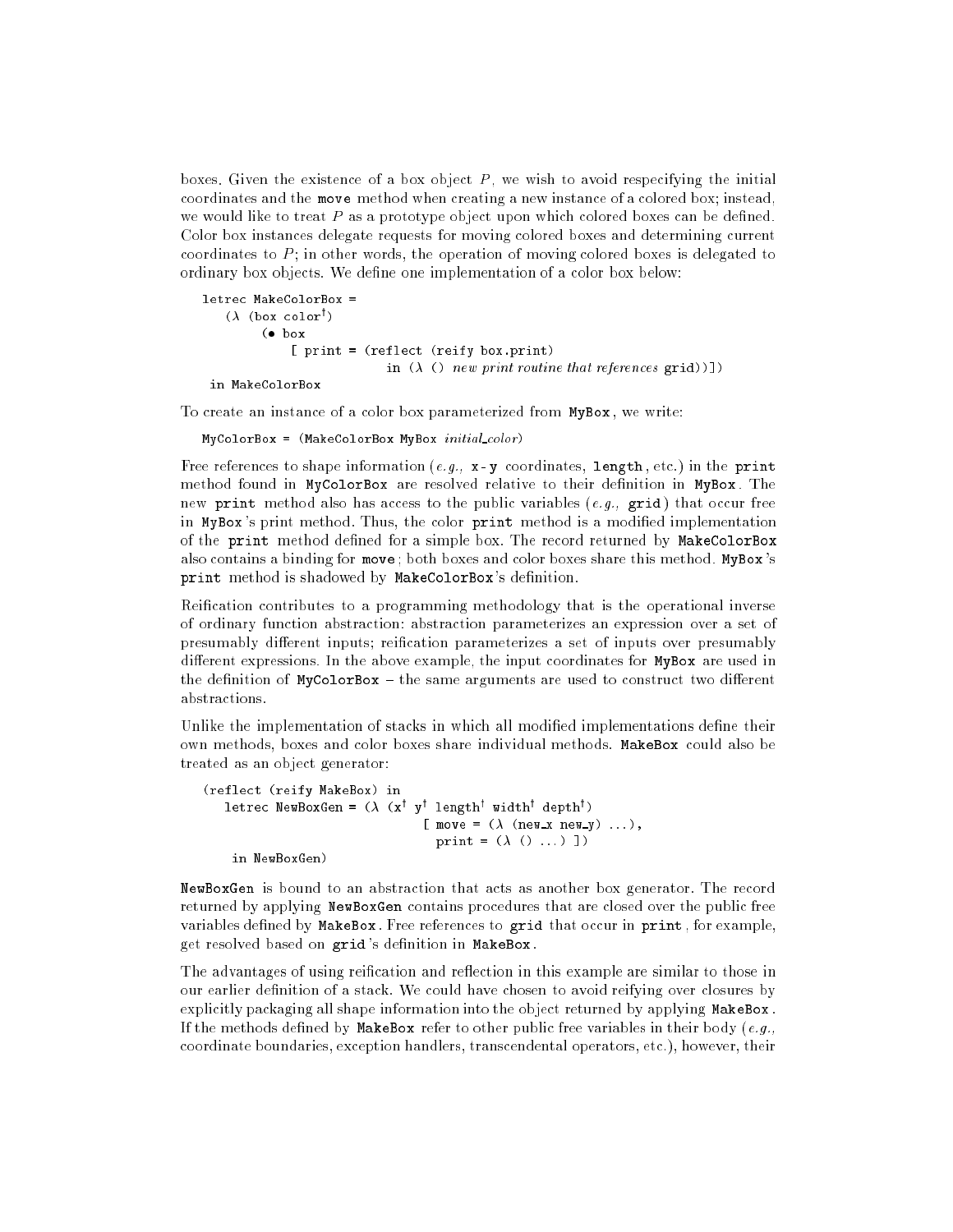bindings would have to be exported as well. Such a solution comprises modularity since it forces an object relevant only to the implementation of boxes to become visible in the interface specication of the abstraction. Given that a box can be manipulated only via the print and move methods it provides, packaging coordinate bindings, grid tables, exception routines, etc. along with the other bindings needed to build specialized versions of a box into its record representation would be an unfaithful characterization of its specication. Using reication to examine internal representations does not require modication of this specication. Only objects that view box as a prototype need access to operations associated with its implementation.

Code reusability is a form of incremental programming: new programs can be generated by specifying how they differ from existing ones. Incremental programming techniques are complicated by the fact that a modied structure may contain mutually recursive components. (Neither the stack nor the colored box example highlighted this issue.) Free references occurring within the recursive components of such structures must be resolved relative to the state of the modified object and not the original.

Cook and Palsberg[11], Reddy[26], and Kamin[19] discuss how to build class-based inheritance systems that permit construction of modified versions of recursive structures using explicit fixpoint notation. In essence, a fixpoint semantics is used to give a nonoperational definition of the "self" pseudo-variable found in Smalltalk-style languages.

Building modified versions of recursive structures is also possible using environmentbased reflection. Reflection and reification permit modified versions of objects to be created while still allowing access to the component elements found in the original. The modified version might define new definitions for bindings found in the original; the old definitions are still accessible, however, since environments can be projected and captured.  $\mathcal L$  is distinguished from these other proposals insofar as it provides a concrete self-contained *linguistic framework* within which class-based inheritance strategies implemented in terms of recursive record structures and late-binding can be expressed.

The notion of " $self$ " is implemented using record composition, reflection and reification. Classes are record generators and a class hierarchy is built by composing new instances of records generated from a set of super-classes; these records are composed with the bindings found in the current evaluation environment. Reication gives access to this environment

To illustrate how to use reflection to build inheritance systems that have recursive components, consider an example discussed in [11, 19]. A circle is a sub-class of a point . The point definition contains instance variables  $x$  and  $y$  to specify its location, and defines two methods: DistfromOrig computes the distance of a point from its origin and ClosertoOrig takes another point object as its argument and returns true if the point is closer to the origin than its argument, and false otherwise. The code for points is given in gure 5.

The reflected image of the self record argument is used to define the evaluation environment of point's methods; it is the definition of self that gives the late-binding semantics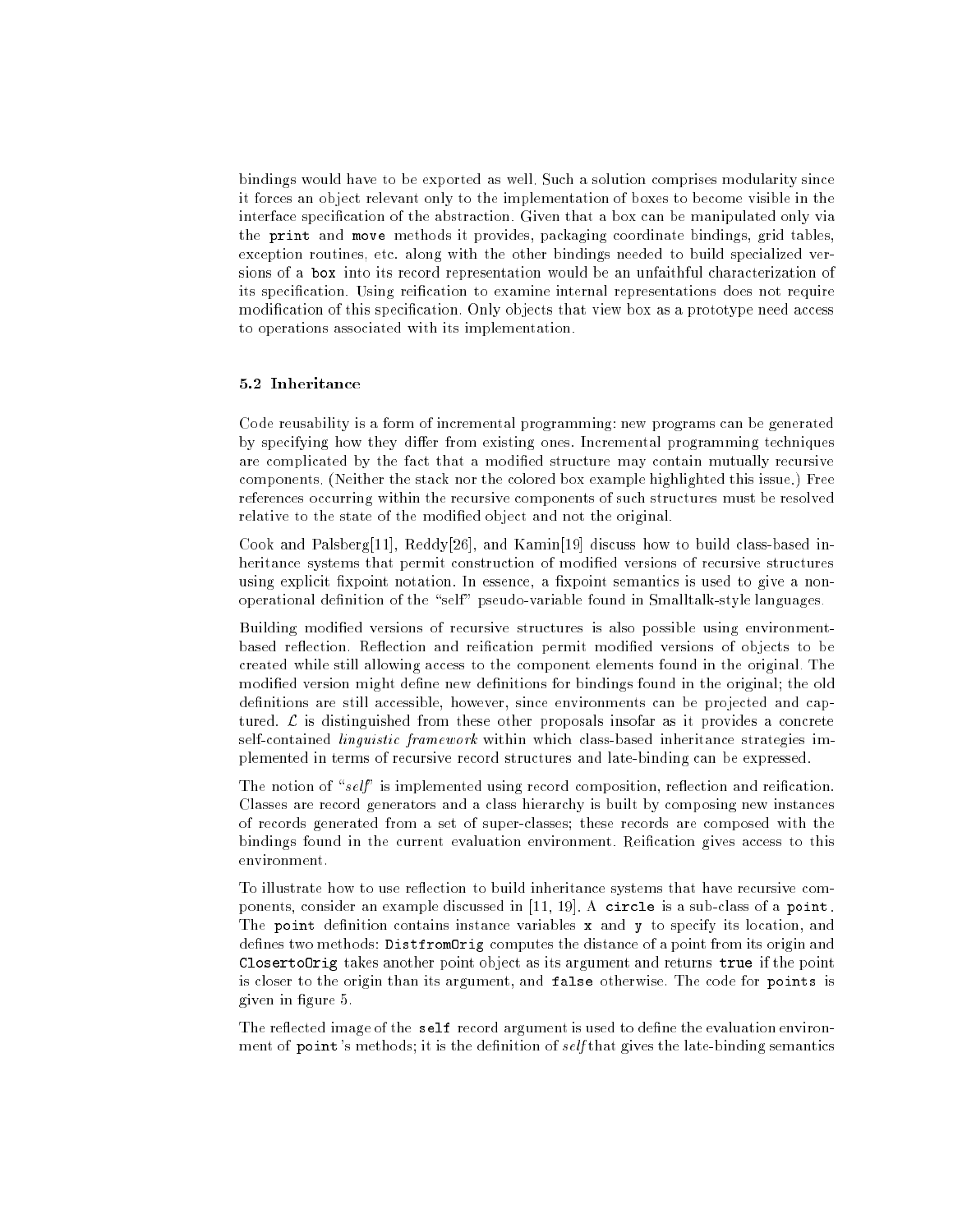```
point = !(\lambda \text{ (obj a}^{\dagger} b^{\dagger}))letrec self = ( ( methods (reify)) obj)
                                              methods = (reflect self in
                                                                          \mathbf{C} distribution of \mathbf{C} (square \mathbf{C})) (square b))))
                                                                               ClosertoOrig =
                                                                                   (\lambda)(p)\sim 0.000 \sim 0.000 \sim 0.000 \sim 0.000 \sim 0.000 \sim 0.000 \sim 0.000 \sim 0.000 \sim 0.000 \sim 0.000 \sim 0.000 \sim 0.000 \sim 0.000 \sim 0.000 \sim 0.000 \sim 0.000 \sim 0.000 \sim 0.000 \sim 0.000 \sim 0.000 (reflect p in DistfromOrig)))])
                            \ldots ( \ldots and \ldots \ldots ) \ldotsFig. 5. A point generator.
```
of object-based languages such as Smalltalk[13]. Self is dened to be a record containing the bindings found in the caller ( obj ), point 's methods, and bindings for <sup>a</sup> and <sup>b</sup> . The mutual recursion that exists between self and methods is handled naturally by the non-strict semantics of the language; resolving the recursion is tantamount to finding a fixpoint for these two definitions. Late-binding (*i.e.*, the definition of self), and method sharing are realized by closure-based reification. For example, the first reference to DistfromOrig in ClosertoOrig refers to DistfromOrig 's binding-value in self ; if obj does not define such a binding, the value of DistfromOrig in methods is used instead. The object returned by the point generator contains bindings for <sup>a</sup> and <sup>b</sup> as well as the methods defined by methods.

We point out that lazy evaluation of records fields is not fundamental to the correctness of this solution. self and methods could be introduced as abstractions closed over a proper recursive environment or alternatively, the semantics of letrec could be based on a "lenient" evaluation strategy that would cause the concurrent evaluation of all its bindings; dataflow synchronization ensures that expressions have access to proper binding values. The implications of this approach in the context of reflection is given in [18].

A circle is defined in terms of points. Because circles have a radius, they have a different meaning of distance from the origin. The notion of distance from origin for circles is given in terms of the definition of  $\texttt{DistfromOrig}$  found in point objects: if l is the distance from the origin to the circle's center and r is the circle's radius, then  $l - r$  gives the distance from the origin of the circle object. If this difference is negative, the distance is assumed to be 0.

The object yielded by creating a new circle is a record containing the method definitions and variables of both points and circles. The meaning of DistfromOrig in a circle instance should refer to its meaning as specified by the circle  $(\textit{not the point})$  generator. This means that in resolving the binding value of DistfromOrig , the ClosertoOrig method found in the point generator defined when a new circle is created should use the definition of DistfromOrig relevant to circles. The code for the circle generator is given in gure 6.

Circles inherit properties of points. To create a circle, we first define a new point instance. The bindings used to create a new point contain a definition for DistfromOrig as defined by the circle instance; moreover, the definition of DistfromOrig in circles refers to the binding value of DistfromOrig as defined by point.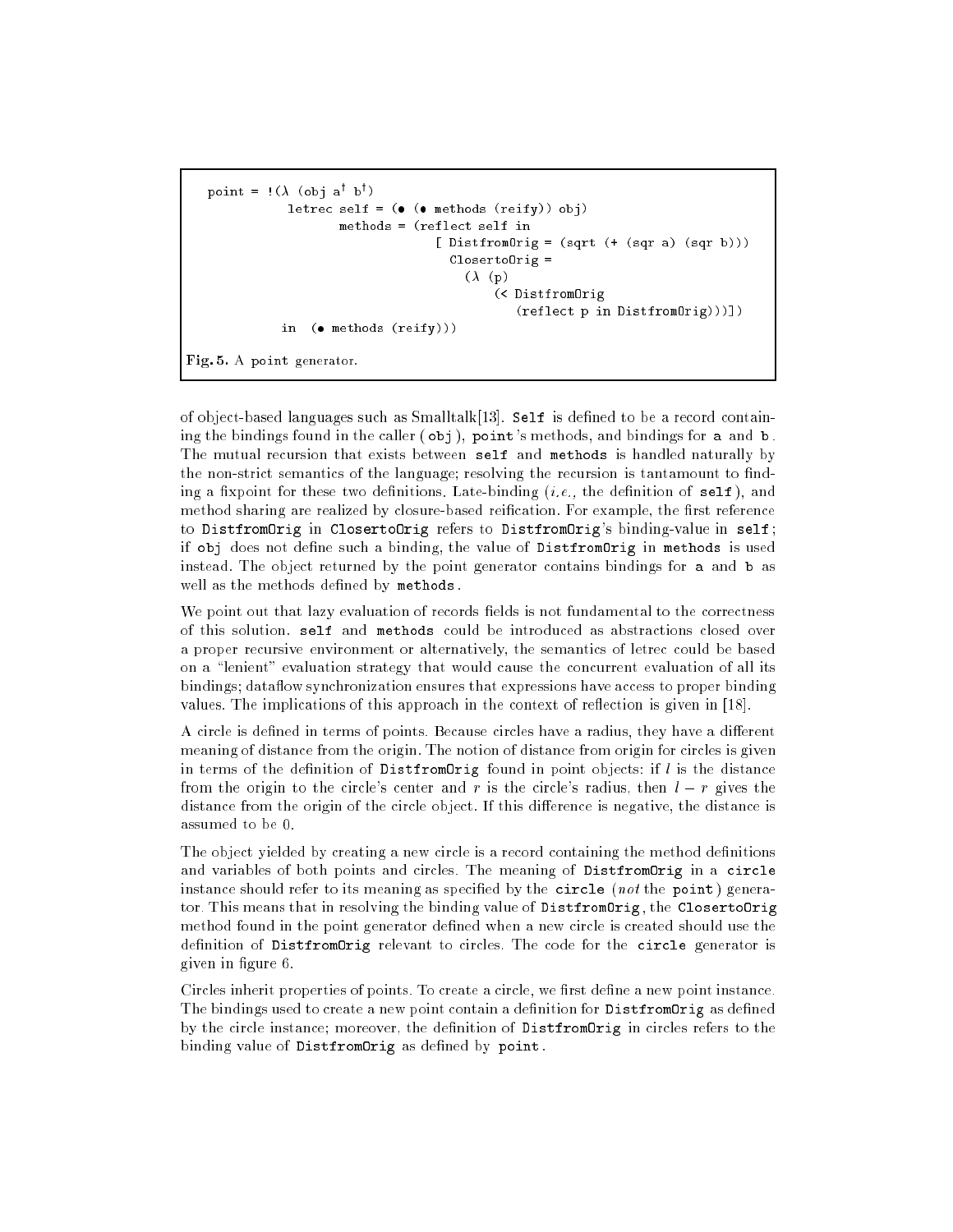```
circle = !(\lambda (obj a<sup>T</sup> b<sup>T</sup> r<sup>T</sup>)
                             letrec self = ( ( methods (reify)) obj)
                                          super \sim (point self as b)
                                          methods = (reflect self in
                                                                      \blacksquare = \blacksquare = \blacksquare = \blacksquare \blacksquare(max (- (reflect super in the flect super in the flect super in the flect super in the flect super in the flect
                                                                                                Distfromorig) r) 0))]
                             in(\bullet super (\bullet methods (reify))))
Fig. 6. A circle generator.
```
The object returned by this definition contains the binding for  $\text{DistfromOrig},$  the instance variables  $a$ , b and  $r$  and the binding for ClosertoOrig found in the point instance associated with this new circle.

If circle has no sub-classes, we can create a new instance by evaluating:

(circle [ ] value-of-a value-of-b value-of-r)

A slight generalization of the technique outlined above can be used to support a simple form of multiple inheritance.. Suppose that  $C_1$  and  $C_2$  are disjoint generators that are intended to be used as superclasses of  $C_3$ . We can specify the superclass methods available to  $C_3$  by composing the record representation of  $C_1$  and  $C_2$ ; this image would contain the method definitions for objects instantiated from  $C_1$  and  $C_2$ .

Lexically-scoped languages that do not support reflective environments would be hardpressed to support this functionality given the clumsiness of achieving late-binding using lexical scoping. Of course, it is possible to express object-based programming in languages like T[2] or Common Lisp[5, 28] that are statically scoped. Support for objects in these systems however often involves extensions to the language kernel  $(e, q, \text{dynamically-})$ scoped instance variables in Common Lisp) or signicant alterations to the language kernel (e.g., as in T). More significantly, it is non-trivial to understand the semantics of objects in these languages based only on an understanding of the primitive operations that define the language kernel. Reflection permits distinct binding disciplines to be supported within a unified framework; thus, late-binding protocols essential in building object-based systems can be expressed in a lexical binding kernel without the need to define new binding primitives or alter existing ones.

## 6 Inheritance as Syntax

As a matter of practical convenience, reflect and reify expressions are clusmy vehicles in which to express inheritance paradigms. Based on the examples given in the previous sections, however, it is clear that there are patterns of usage of these operators that capture common inheritance and delegation-style functionality.

For example, the semantics of the Smalltalk " $self$ " pseudo-variable is defined via record composition and reification thus: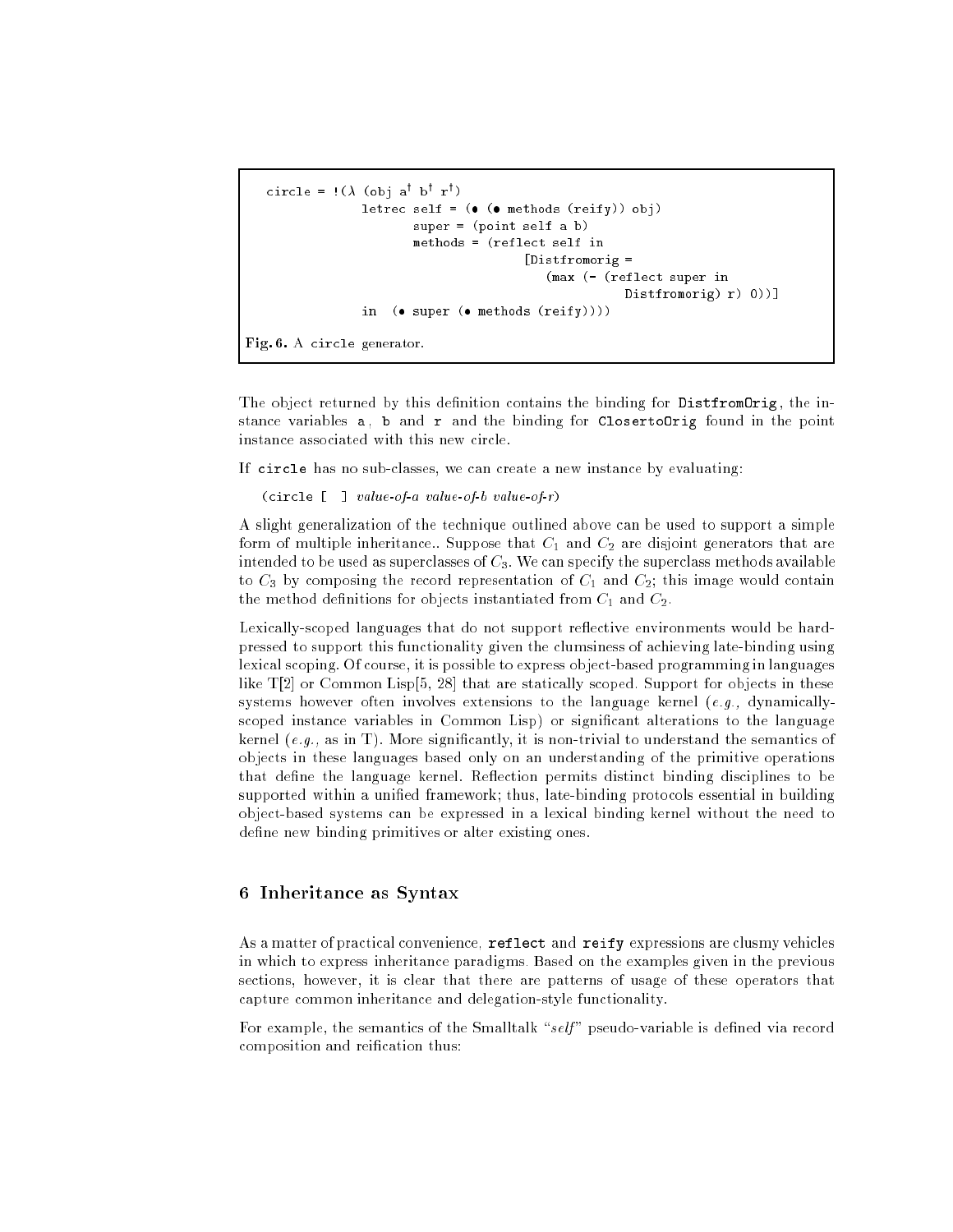self ( ( methods (selfy) obj)

where (reify) captures the local environment  $(e.g.,)$  instance variables) of the object being defined, methods is a record containing the method definitions of this object, and obj is the record representation of the caller's environment.

Similarly, to create an instance of a class  $A$  that is a superclass of  $B$ , we write:

super =  $(A \text{ self } args)$ 

where self is the self object denoting  $B$ .

We can build syntactic sugar that obviates the need for programmers to refer to the underlying environment structure used to express inheritance or delegation strategies. We envision a library of such macros;  $\mathcal L$  programmers need only have the knowledge of the macro interface in order to write programs that have object-based semantics. Thus, while reflection can be used effectively to specify different types of inheritance protocols, they can be effectively subsumed by straightforward syntactic abstractions. Understanding object-based programming techniques in terms of syntactic transformations over environment manipulating expressions is an important property of this model.

To specify an object generator that defines public bindings, we use a make-object macro that takes the form:

(make object  $O$ (arguments  $a_1$   $a_2$  :  $a_j$ ) (methods  $m_1$   $m_2$   $\ldots$   $m_k$ ) (local definitions  $d_1$   $d_2$   $\ldots$   $d_l$ ))

Each of the arguments is a variable name that may be suffixed with a  $\ddot{\tau}$  to indicate that it is a public variable; each of the local denitions and methods are pairs of the form, (*name = expression*). This macro expands to the following  $\mathcal{L}$  expression:

letrec 
$$
O = (\lambda (a_1 a_2 ... a_j))
$$
  
let  $d_1, d_2, ..., d_l$   
in  $[m_1, m_2, ..., m_k])$ 

in O

We can also define a "delegate" macro such that:

 $\mathcal{L}$  (defined and  $\mathcal{L}$  prototype modify prototype) in modify  $\mathcal{L}$  , we have a set  $\mathcal{L}$  and  $\mathcal{L}$  and  $\mathcal{L}$  and  $\mathcal{L}$  and  $\mathcal{L}$  and  $\mathcal{L}$  and  $\mathcal{L}$  and  $\mathcal{L}$  and  $\mathcal{L}$  and  $\mathcal{L}$  a

Given a prototype operation  $P$ , a modification  $M$  can be specified by evaluating (delegate  $P(M)$ ; M's definition is based on the free public bindings used to define  $P$ . The expression:

```
(delegate MakeBox
              (make object NewBoxGen
                                   (arguments x' y')
                                   (methods (move = (\lambda \text{ (new x new y)} \dots)),
                                                 (\text{print} = (\lambda \space ( \space ) \space ... )))))
```
expands to the modified NewPointGen object generator shown earlier.

Class based inheritance strategies expressed using reflection operations are also easily transformed into a more abstract, succinct form. For example, a make class macro is applied thus: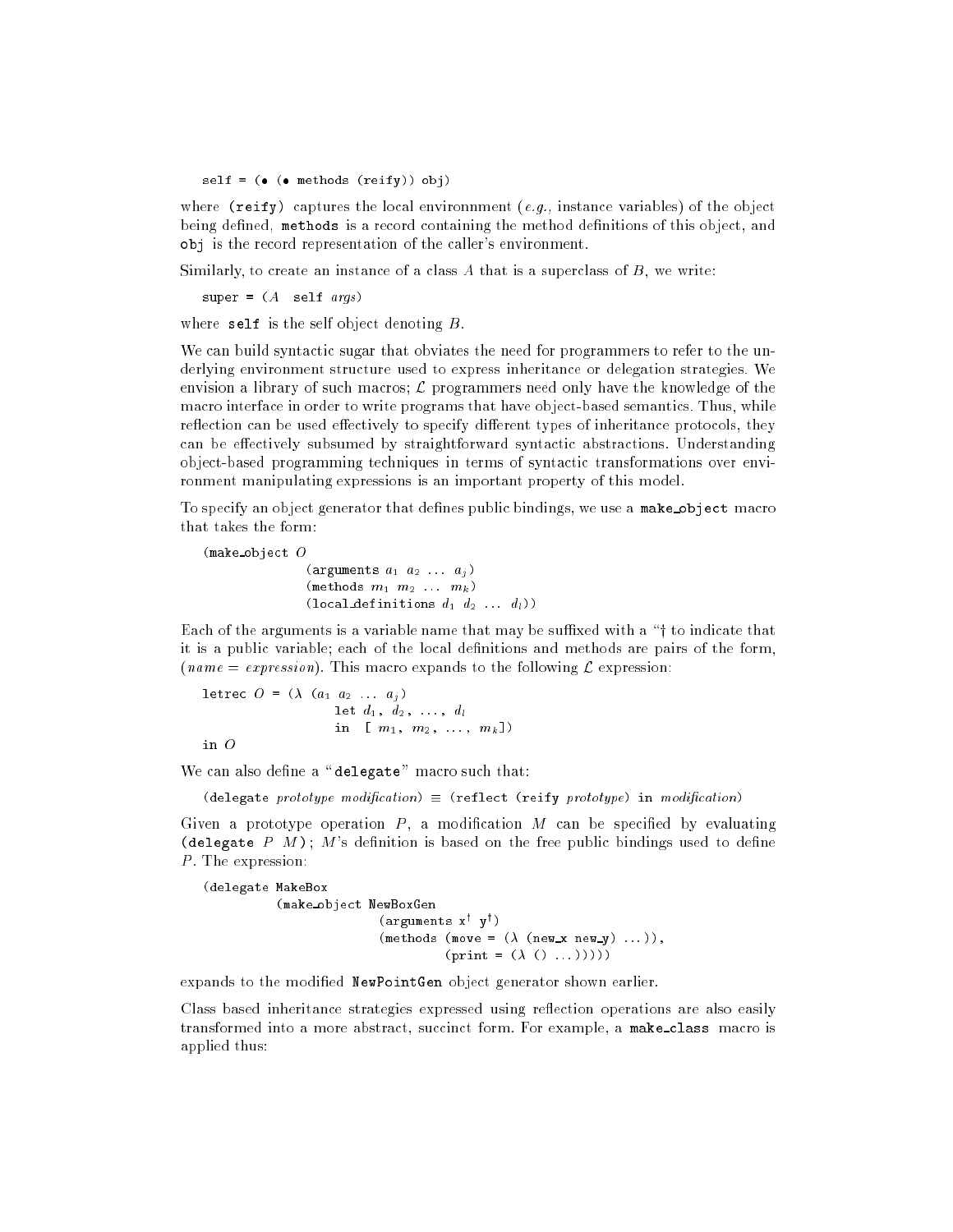```
\sim cm classes classes can classes contains to \simclass name
       (instance\text{-}vars\ i_1\ i_2\ \ldots\ i_m)(super class super class name)
       (super class args super class arguments)
       (local definitions d_1 d_2 \ldots d_n)
       (methods m_1 m_2 \ldots m_o)
```
The terms following instance vars range over variables, whereas the terms following local definitions and methods are pairs of the form (name <sup>=</sup> expression). We assume a sufficiently expressive macro language that would permit us to avoid specifying fields if they are irrelevant to the specication of the object. [20] describes one such system.

The make\_class macro expands to:

```
class_name = \frac{1}{\lambda} (\lambda \text{ (obj } i_1^{\dagger} i_2^{\dagger} \dots i_m^{\dagger})let d_1 ,
                                       d_2,
                                        ..d_nin external contracts of \mathbb{R}^n , we have the contract of \mathbb{R}^nsuper = (super class name self
                                                                                         super class arguments)
                                                 methods = (reflect self in
                                                                     [m_1, m_2, \ldots, m_n]
```
in ( super ( methods (reify))))

Message sending is simply expression evaluation relative to a specied record; thus:

 $\sim$  . The object message)  $\sim$  (reflection in message)

Figure 7 gives a definition of a circle and point class using these syntactic abbreviations.

```
\sqrt{m} and class points \frac{1}{2}(instance vars a b)
        (methods ((DistfromOrig = (sqrt (+ (sqr a) (sqr b))))
                         \sim (see Fig. ), (see Fig. ), (see Fig. ), (see Fig. ), (see Fig. ), (see Fig. ), (see Fig. ), (see Fig. ), (see Fig. ), (see Fig. ), (see Fig. ), (see Fig. ), (see Fig. ), (see Fig. ), (see Fig. ), (see Fig. ), (see Fig
                                                                               (send p DistfromOrig)))))))
\sim cases comes comes comes
      (instance vars a b r)
      \sim class class points,
      (super class args a b)
      (methods (DistfromOrig = (max (- (send super DistfromOrig) r) 0))))
```
Fig. 7. Specication of a circle and point class using macros. The \ self " pseudo-variable is implicitly subsumed in the definitions. All free names are resolved relative to the environment in effect at the time a class instance is created, not the environment extant at the time the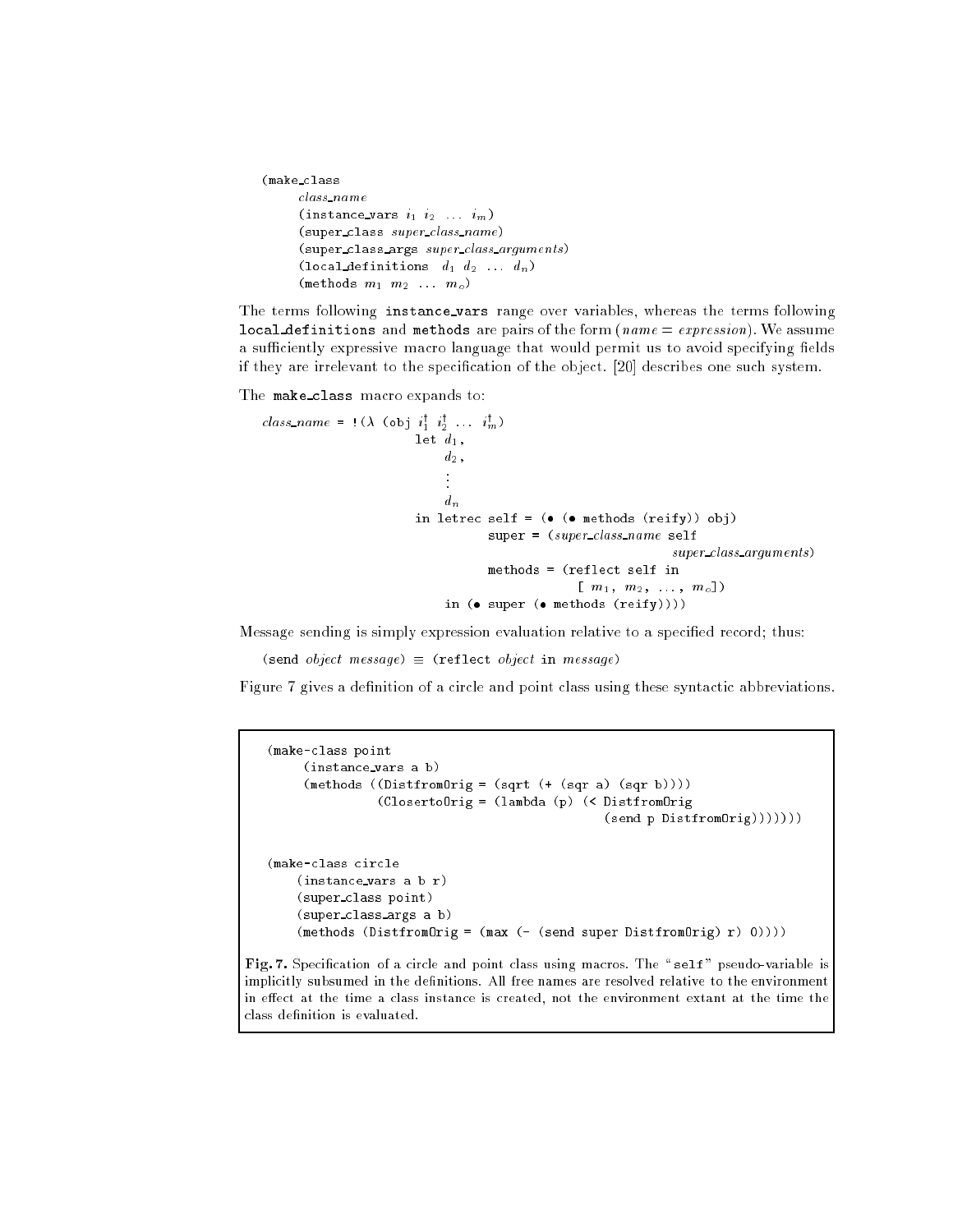## 7 Conclusions and Comparison to Related Work

The operational view of inheritance in Simula<sup>[12]</sup> and Smalltalk  $[13, 16]$  led to its emphasis as a programming method to support sharing and reusability of code and data. In Smalltalk, for example, the concept is manifested in the name-lookup rule  $-$  the meaning of free names occurring in a message is determined by the object (and all its superclasses) to which the message is sent. In class-based languages, name overloading becomes the key operational feature of inheritance and explicit linguistic mechanisms are provided to build class hierarchies. Providing operations to reflect and reify over environment structures obviates the need for linguistic mechanisms (such as class or method denitions) tailored explicitly for inheritance.

Lieberman [22], Ungar [30, 9], and Stein [29] have advocated a variant of class-based inheritance in which objects subsume the functionality of classes. Objects receive messages which can be forwarded at their discretion to other objects. An object is a *prototype* for a class and *delegation* replaces message-passing as the main protocol for realizing inheritance. Reifying over closures closely captures the behavior of delegation since a closure defines a local namespace which, in the presence of reflection, constitutes a prototype object.

There has been much interest in a type-theoretic description of inheritance[15, 24, 31]. Under this view, inheritance can be implemented given a suitable subtype relation (or similar constraint system) over objects or records. To paraphrase [7], a record type  $\tau$  is considered to be a subtype of  $\tau^{\cdot}$  if it has at least all the fields of  $\tau$  such that the common nelds of  $\tau$  and  $\tau^{\prime}$  are related under the subtype rule. A suitably constructed subtype relation permits strongly-typed, statically-scoped languages to support name-overloading albeit in a manner quite different from its manifestation in dynamically-scoped, weaklytyped languages like Smalltalk. Inheritance is realized by constructing a type system that supports inclusion polymorphism on records. The pragmatic utility of such an approach stills appears to be an issue of debate given the subtlety and complexity of the type rules [10].

Our approach is orthogonal to these efforts; we don't rely on a strong type-system to build inheritance systems, although a type system for a reflective language similar to  $\mathcal L$ does exist[17]. In our context, type information is used to determine the presence (or absence) of bindings in environment-yielding (reflective) operations. For example, in the code fragment:

 $(\lambda)(x)$  (reflect x in y))

the binding-value of y is predicated on the meaning of  $x \in \mathcal{L}$ 's type system, in effect, performs static analysis of the call points to this function and makes inferences of the form, "All instances of  $x$  define a binding for  $y$ ", or "No instance of  $x$  defines a binding for  $y''$ , or "Only certain instances of x define a binding for  $y$ ." Based on the information gleaned from such an analysis, we expect to transform expressions using late-binding operations into equivalent lexical-binding ones that can be efficiently compiled.

Rather than using type inference and subtyping, America[3] and Snyder[27] have argued that subtyping should be separated from inheritance which, in their view, serves primarily as a vehicle for code-sharing. For example, in implementing a stack, we may wish to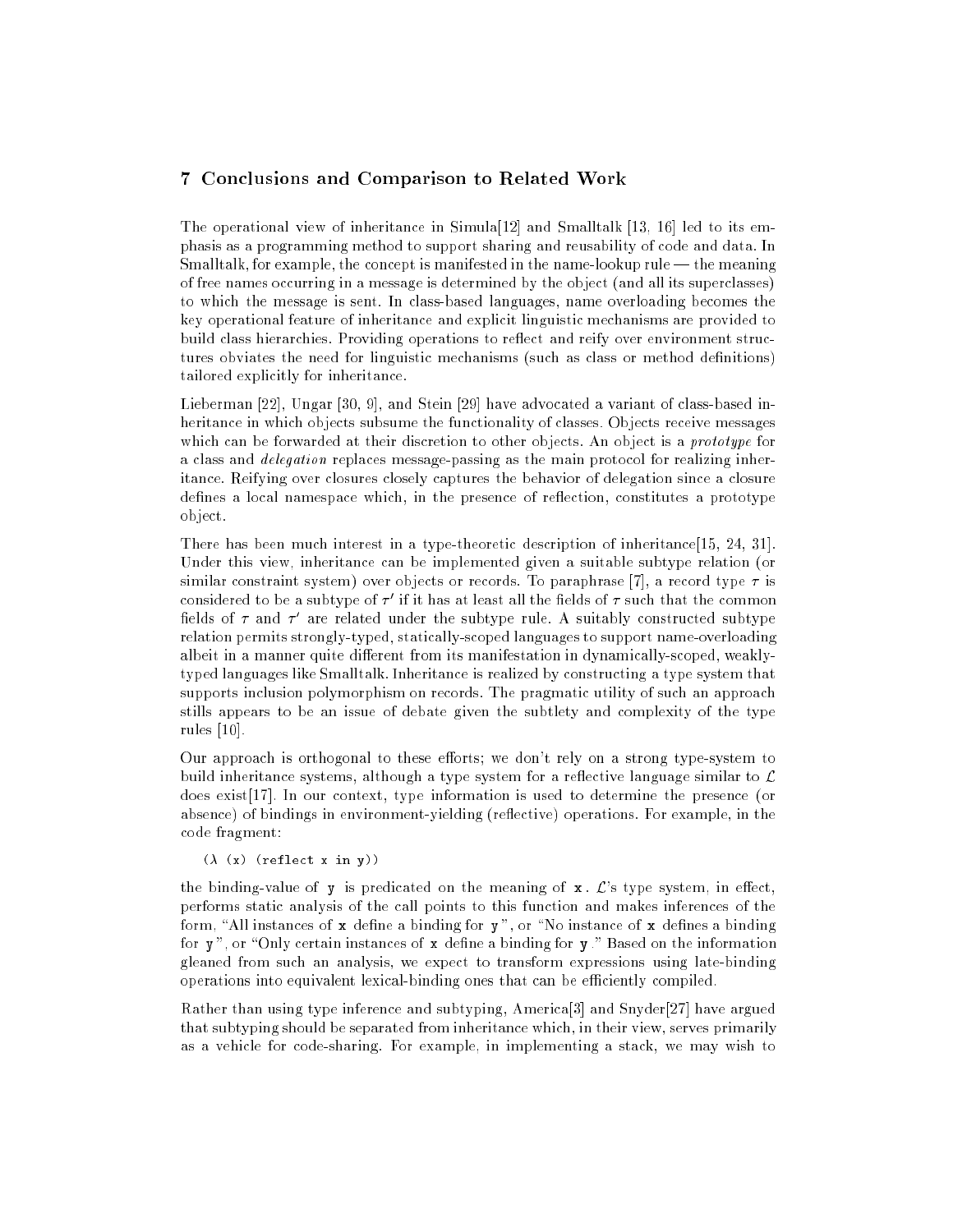inherit code from an array but we would not want to consider a stack to be a subtype of an array [3]. Re
ection permits us to support this kind of formulation as described earlier.

There has also been much work in generalizing reflection to work in the presence of finegrained concurrency $[23, 32]$ ; the use of reflection in this context permits program control over implementation concerns such as monitoring, scheduling, migration, etc. Insofar as one goal of these projects is to permit flexible high-level mechanisms for managing semantic objects (such as environments), it shares much in common with the stated aims of this work. The introduction of concurrency, and the desire to support programming environment functionality within the base language, however, distinguishes the presentation and focus of these efforts from ours in obvious and important ways.

In summary, our contribution is best regarded as a unification of different kinds of inheritance and delegation schemes within a simple linguistic framework. It defines an operational characterization of object-based systems in which objects are viewed not as fundamental elements in the language's semantics, but as composite structures built from more primitive reflective operations. As a result, we argue that this approach offers the promise to be a practical and simple vehicle in which complex object-based systems can be constructed. Moreover, it is the first attempt to our knowledge that uses reflection as a language basis for modeling inheritance; we feel the implications of such a unication deserves further investigation.

- 1. Harold Abelson and Gerald Sussman. Structure and Interpretation of Computer Programs. MIT Press, Cambridge, Mass., 1985.
- 2. Norman Adams and Jonathan Rees. Object-Oriented Programming in Scheme. In Proceedings of the 1988 Conference on Lisp and Functional Programming, pages 277-288, 1988.
- 3. Pierre America. Issues in the design of a parallel ob ject-oriented language. In Pierre America and Jan Rutten, editors, A Parallel Object-Oriented Language: Design and Semantic Foundations, chapter 2. Centrum voor Wiskunde en Informatica, Amsterdam, Netherlands, 1989. in PhD thesis.
- 4. H. Barendregt. The Lambda Calculus. North-Holland, 1981.
- 5. Daniel Bobrow, Linda DiMichiel, Richard Gabriel, Sonya Keene, Gregor Kicczales, and David Moon. Common Lisp Object System Specication 1. Programmer Interface Concepts. Lisp and Symbolic Computation, pages 245-298, January 1989.
- 6. Robert Burstall and Butler Lampson. A Kernel Language for Modules and Abstract Data Types. In International Symposium on Semantics of Data Types. Springer-Verlag, 1984. Lecture Notes in Computer Science, Number 173.
- 7. Luca Cardelli. A Semantics of Multiple Inheritance. In International Symposium on Semantics of Data Types. Springer-Verlag, 1984. Lecture Notes in Computer Science, Number 173.
- 8. Luca Cardelli and Peter Wegner. On Understanding Types, Data Abstraction, and Polymorphism.  $ACM$  Computing Surveys,  $17(4):471-522$ , 1985.
- 9. Craig Chambers and David Ungar. Customization: Optimizing Compiler Technology for SELF, A Dynamically-Typed Object-Oriented Programming Language. In ACM SIG-PLAN '89 Conference on Programming Language Design and Implementation, pages 146-160, June 1989.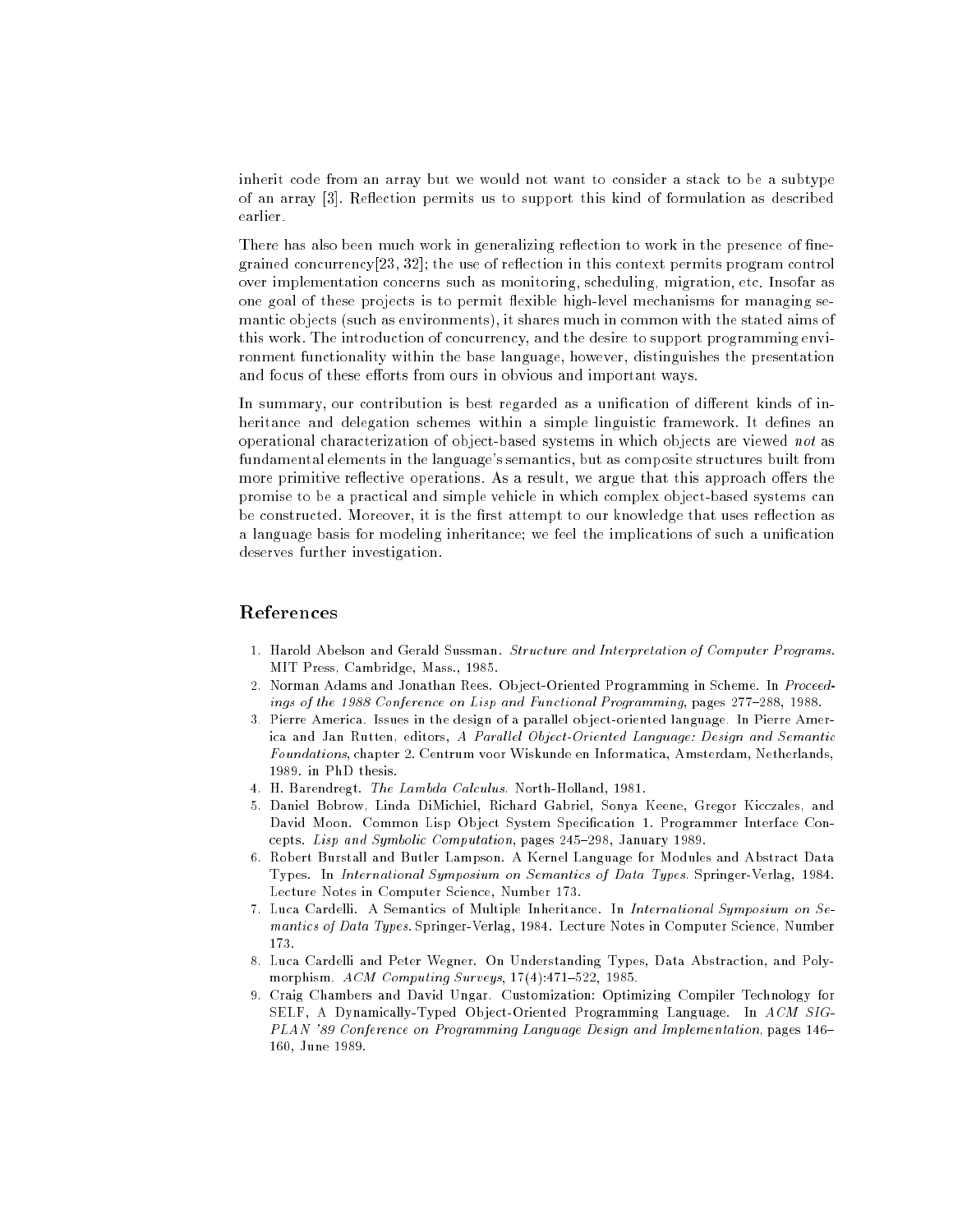- 10. William Cook, Walter Hill, and Peter Canning. Inheritance is Not Subtyping. In  $17^{th}$  $ACM$  Symposium on Principles of Programming Languages, pages 125-135, 1990.
- 11. William Cook and Jens Palsberg. A Denotational Semantics of Inheritance and its Correctness. In OOPSLA'89 Conference Proceedings, pages 433-444, 1989. Published as SIGPLAN Notices 24(10), October, 1989.
- 12. O.J. Dahl, B. Myhruhaug, and K. Nygaard. The Simula67 Base Common Base Language. Technical report, Norwegien Computing Center, 1970.
- 13. Adele Goldberg and David Robson. Smalltalk-80: The Language and its Implementation. Addison-Wesley Press, 1983.
- 14. Michael Gordon. The Denotational Description of Programming Languages. Springer-Verlag, 1979.
- 15. Justin Graver and Ralph Johnson. A Type System for Smalltalk. In  $17^{th}$  ACM Symposium on Principles of Programming Languages, pages  $136{-}150$ , 1990.
- 16. Daniel Ingalls. The Smalltalk-76 Programming System: Design and Implementation. In Fifth  $ACM$  Symposium on Principles of Programming Languages Conf., pages 9-16, January 1978.
- 17. Suresh Jagannathan. A Programming Language Supporting First-Class, Parallel Environments. Technical Report LCS-TR 434, Massachusetts Institute of Technology, December 1988.
- 18. Suresh Jagannathan. Environment-based reflection. Technical Report 91-001-3-0050-1, NEC Research Institute, January 1991.
- 19. Samuel Kamin. Inheritance in Smalltalk-80: A Denotational Definition. In 15<sup>th</sup> ACM Symposium on Principles of Programming Languages, pages 80-87, 1988.
- 20. Eugene Kohlbecker and Mitch Wand. Macro-by-Example: Deriving Syntactic Transformations from their Specifications. In  $14^{th}$  ACM Symposium on Principles of Programming Languages, pages  $77-85$ , 1987.
- 21. B.B. Kristensen, O.L. Madsen, B. Møller-Pedersen, and K. Nygaard. The BEA Programming Language. In Bruce Shiver and Peter Wegner, editors, Research Directions in Object-Oriented Programming. MIT Press, 1987.
- 22. Henry Liebermann. Using Prototypical Objects to Implement Shared Behavior in Object-Oriented Systems. In *OOPSLA'86 Conference Proceedings*, pages 214–223, 1986. Published as SIGPLAN Notice 21(11), November 1986.
- 23. Satoshi Matsuoka, Takuo Watanabe, and Akinori Yonezawa. Hybrid Group Reflective Architecture for Object-Oriented Concurrent Reflective Programming. In Proceedings of European Conference on Object-Oriented Programming, pages  $231-250$ , 1991. Published as Springer-Verlag LNCS 512.
- 24. Jens Palsberg and Michal Schwartzbach. Object-Oriented Type Inference. In OOPSLA'91 Conference Proceedings, pages 146-161, 1991.
- 25. Gordon Plotkin. A Structural Approach to Operational Semantics. Technical Report DAIMI FN-19, Computer Science Dept., Aarhus University, 1981.
- 26. Uday Reddy. Objects as Closures: Abstract Semantics of Object-Oriented Languages. In Proceedings of the Conference 1988 on Lisp and Functional Programming, pages  $289-297$ , 1988.
- 27. Alan Snyder. Encapsulation and inheritance in object-oriented languages. In Object-Oriented Programming Systems, Languages and Applications Conference Proceedings, pages 38{45. ACM Press, 1986.
- 28. Guy Steele Jr. Common Lisp: The Language, Second Edition. Digital Press, 1990.
- 29. Lynn Stein. Delegation is Inheritance. In *OOPSLA'87 Conference Proceedings*, pages 138– 146, 1987. Published as SIGPLAN Notices 22(12), December, 1987.